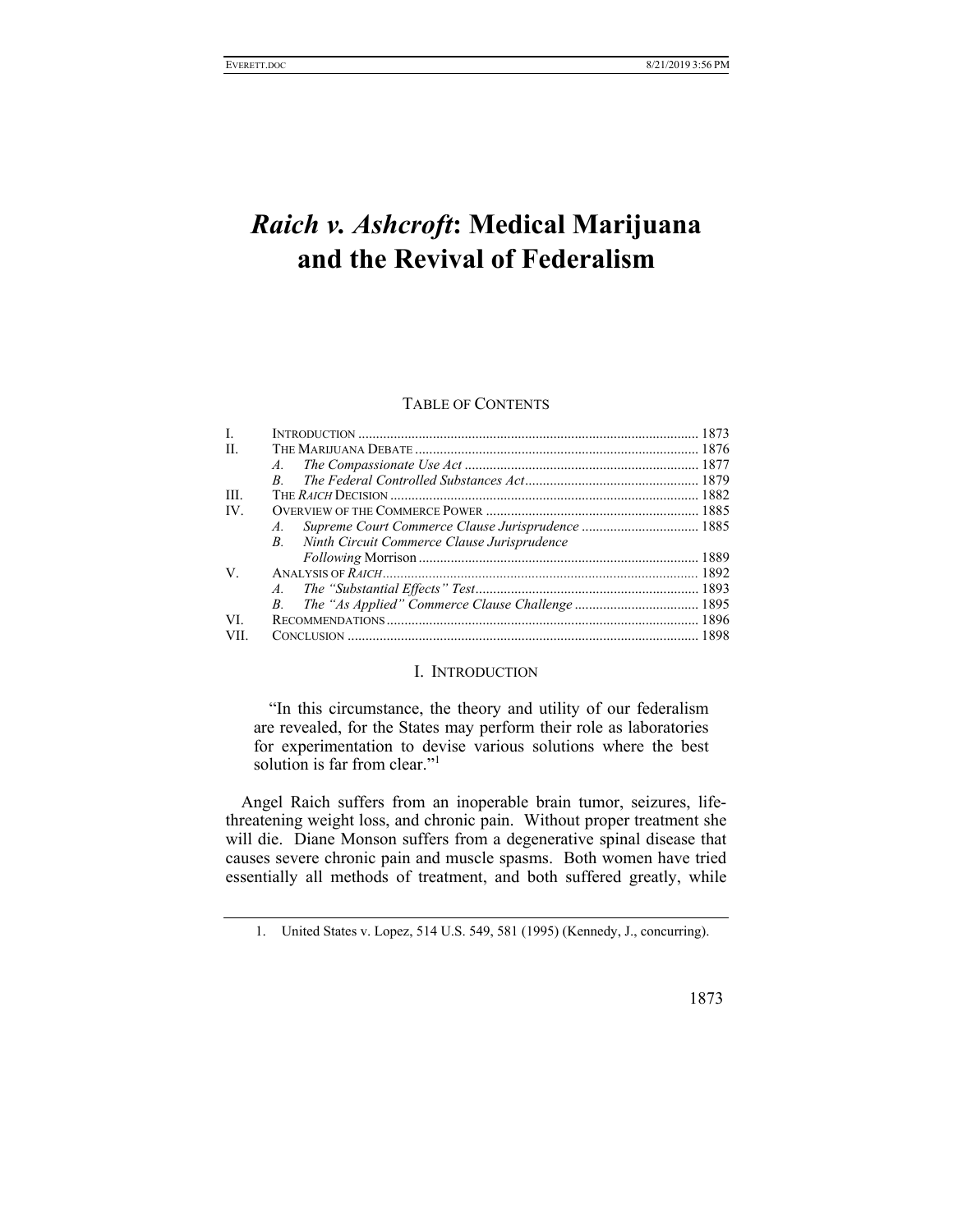nothing relieved their pain.<sup>2</sup> Luckily, the women and tens of thousands of others like them live in California,<sup>3</sup> and their fellow Californians legalized a solution in 1996: marijuana.<sup>4</sup> Faced with the possibility that only marijuana could provide relief for a variety of serious illnesses, the people of California enacted the Compassionate Use Act of 1996 (Compassionate Use Act), which recognizes a right to obtain marijuana for medical treatment.<sup>5</sup>

Since 1996, nine states have passed legislation that flies directly in the face of the federal government's "war on drugs," as embodied in the federal Controlled Substances Act (CSA).<sup>6</sup> The CSA ranks marijuana as one of the most noxious controlled substances, placing it in the same category as substances such as heroin.<sup>7</sup> However, voters in Alaska, Arizona, California, Colorado, Hawaii, Maine, Nevada, Oregon, and Washington have authorized doctors to recommend, and patients to possess and use marijuana for the treatment of many debilitating illnesses.<sup>8</sup> Despite the clear will of the voters in these states, the federal

 3. While statistics on the subject are unreliable, the *Los Angeles Times* reports that medical marijuana opponents and proponents agree that there are tens of thousands of people in California alone using marijuana on the recommendation of their physician. Henry Weinstein, *Medical Pot Users Win Key Ruling: The U.S. Can't Prosecute Patients Who Use It on the Advice of a Physician and Obtain the Drug at No Charge, an Appeals Court Panel Rules*, L.A. TIMES, Dec. 17, 2003, at A1.

 4. Compassionate Use Act of 1996, CAL. HEALTH & SAFETY CODE §§ 11362.5– .795 (West Supp. 2004). Proponents and opponents of medical marijuana debate the effectiveness of the substance as medicine. *See, e.g.*, NAT'L ORG. FOR REFORM OF MARIJUANA LAWS, EVIDENCE SUPPORTING MARIJUANA'S MEDICAL VALUE, *at* http://www.norml. org/index.cfm?Group\_ID=5441 (2004) (discussing the medical uses of marijuana); OFF. OF NAT'L DRUG CONTROL POL'Y, WHAT AMERICANS NEED TO KNOW ABOUT MARIJUANA, *at* http://www.whitehousedrugpolicy.gov/publications/amer\_know\_marij (last updated Feb. 5, 2003) (discussing the risks associated with marijuana use, and maintaining that there is no established medical use for the drug); *see also* Deborah Garner, Note, *Up in Smoke: The Medicinal Marijuana Debate*, 75 N.D. L. Rev. 555, 574–78 (1999) (discussing the various positions in the debate over effectiveness).

5. CAL. HEALTH & SAFETY CODE § 11362.5.

 6. Controlled Substances Act, 21 U.S.C. § 812 (2000); *see also* OFF. OF NAT'L DRUG CONTROL POL'Y, THE PRESIDENT'S NAT'L DRUG CONTROL STRATEGY 2004, *at*  http://www.whitehousedrugpolicy.gov/publications/policy/ndcs04/index.html (last updated Mar. 29, 2004) (discussing the current plans for the *war on drugs*); *infra* note 8 and accompanying text (enumerating the states that have passed legislation conflicting with the federal Controlled Substances Act).

7. 21 U.S.C. § 812(c) (Schedule I) (2000); *see infra* Part II.B.

8. See ALASKA STAT. §§ 11.71.090, 17.37.010-.080 (Michie Supp. 2003); ARIZ. REV. STAT. ANN. § 13-3412.01 (West Supp. 2004); CAL. HEALTH & SAFETY CODE §§

 <sup>2.</sup> Raich v. Ashcroft, 248 F. Supp. 2d 918, 920–21 (N.D. Cal. 2003) (*Raich I*), *rev'd*, 352 F.3d 1222 (9th Cir. 2003), *cert. granted*, 124 S. Ct. 2909 (2004). According to the district court, "[t]raditional medicine has utterly failed these women; none of the treatments, prescription medications, or other interventions attempted by them and their physicians has proven effective. . . . The only thing that has provided any relief from symptoms and/or improvement in their condition is medication with cannabis." *Id.* at 921 (citations omitted).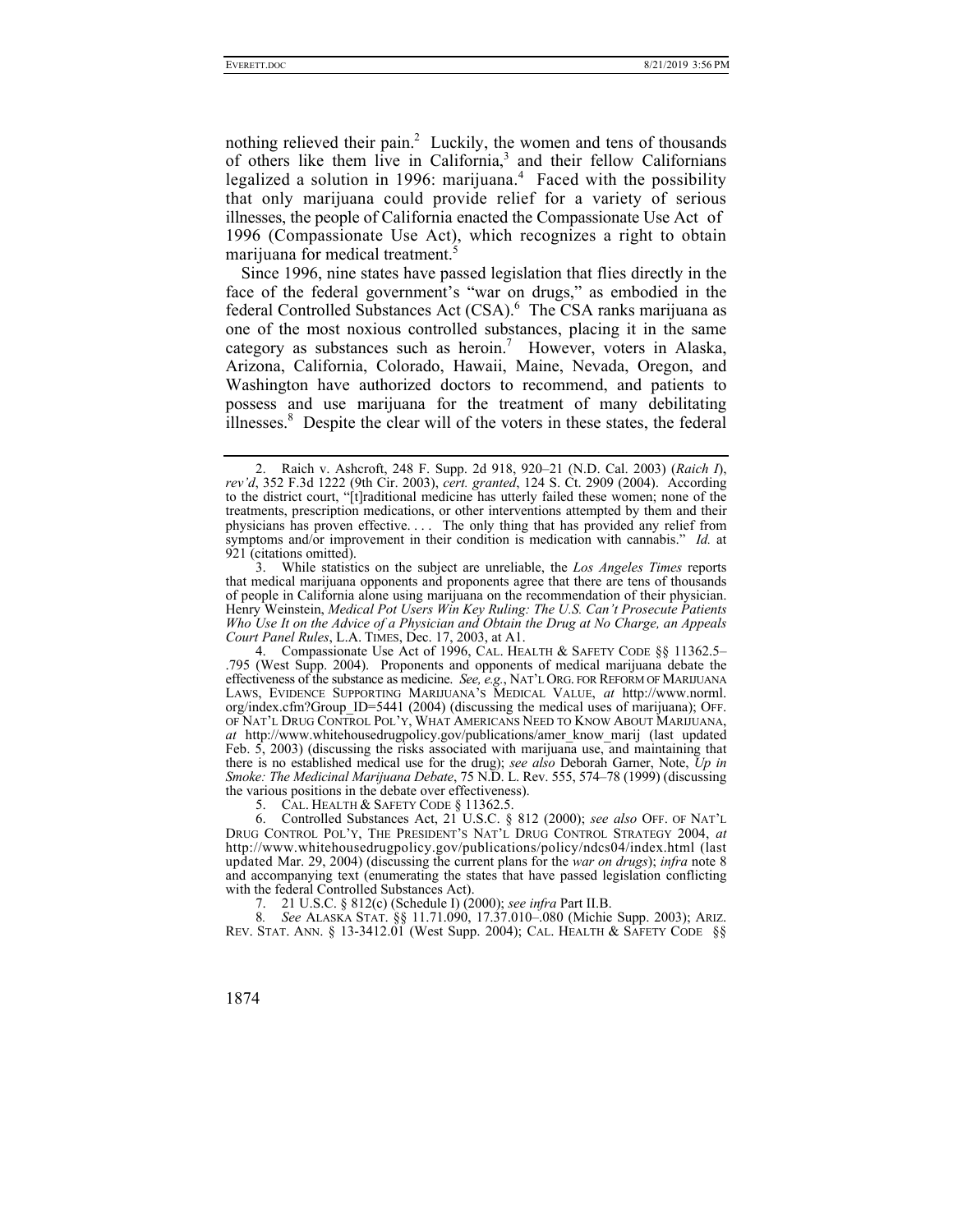government has continued to enforce the CSA against users and distributors of medical marijuana.<sup>9</sup>

Most recently, the federal government raided the home of Diane Monson in Northern California.<sup>10</sup> After California officials refused to act, determining that her conduct was lawful under California law, federal DEA agents entered her home and seized and destroyed her marijuana plants.11 Diane Monson and Angel Raich, who feared a similar raid, sued. In *Raich v. Ashcroft*, the Ninth Circuit ruled that the CSA was an unconstitutional exercise of congressional commerce power when applied to citizens who use marijuana that has not traveled interstate and

 10. *Raich I*, 248 F. Supp. 2d 918, 921 (N.D. Cal. 2003), *rev'd*, 352 F.3d 1222 (9th Cir. 2003), *cert. granted*, 124 S. Ct. 2909 (2004).

11*. Id.*

<sup>11362.5–.795;</sup> COLO. CONST. art. XVIII, § 14; HAW. REV. STAT. §§ 329-121 to -128 (Supp. 2003); ME. REV. STAT. ANN. tit. 22, § 2383B(5) (West 2004); NEV. CONST. art. IV, § 38; OR. REV. STAT. § 475.300 (2003); WASH. REV. CODE ANN. § 69.51A.005 (West Supp. 2004). Voters in the District of Columbia also overwhelmingly approved a measure that would legalize medical marijuana. However, even with sixty-nine percent approval, the measure did not become law due to a prohibition on spending any money on the ballot measure. The prohibition had been passed as part of an appropriations bill. Apparently, only \$1.64 was needed in order to pay an employee of the Board of Elections to verify the results with a computer. A judge later ordered the results released. Alistair E. Newbern, Comment, *Good Cop, Bad Cop: Federal Prosecution of State-Legalized Medical Marijuana Use After* United States v. Lopez, 88 CAL. L. REV. 1575, 1578–79 (2000).

 <sup>9.</sup> The federal government has attempted to enforce the CSA on many fronts by taking action against dispensaries, users, and doctors. *See, e.g.*, United States v. Oakland Cannabis Buyers' Coop., 532 U.S. 483 (2001) (granting motion for permanent injunction against dispenser of medical marijuana under California's Compassionate Use Act); Raich v. Ashcroft, 352 F.3d 1222 (9th Cir. 2003) (*Raich II*) (granting injunction barring the enforcement of CSA against individual medical marijuana users), *cert. granted*, 124 S. Ct. 2909 (2004); Conant v. Walters, 309 F.3d 629, 632 (9th Cir. 2002) (upholding injunction barring the enforcement of government policy to punish physicians who prescribe medical marijuana), *cert. denied*, 124 S. Ct. 387 (2003); County of Santa Cruz v. Ashcroft, 279 F. Supp. 2d 1192, 1195–97 (N.D. Cal. 2003) (denying motion to enjoin Drug Enforcement Agency (DEA) requiring the government to return confiscated marijuana plants to dispensary after their raid on cooperative). In one telling example, federal DEA agents raided a Santa Cruz cooperative that was providing marijuana within the Compassionate Use Act to severely ill people, most of whom were terminally ill. *County of Santa Cruz*, 279 F. Supp. 2d at 1195–97. In September 2002, between twenty and thirty agents forcibly entered the building, forced the operators to the ground, and attempted to arrest several members of the cooperative that were present. *Id.* at 1197. One member, while several assault rifles were pointed at her, had to explain to the agents that she was unable to put her hands on her head because she was paralyzed. Joel Stein et al., *The New Politics of Pot: Can It Go Legit? How the People Who Brought You Medical Marijuana Have Set Their Sights on Lifting the Ban For Everyone*, TIME, Nov. 4, 2002, at 56, 59–60 (describing the debate over legalization).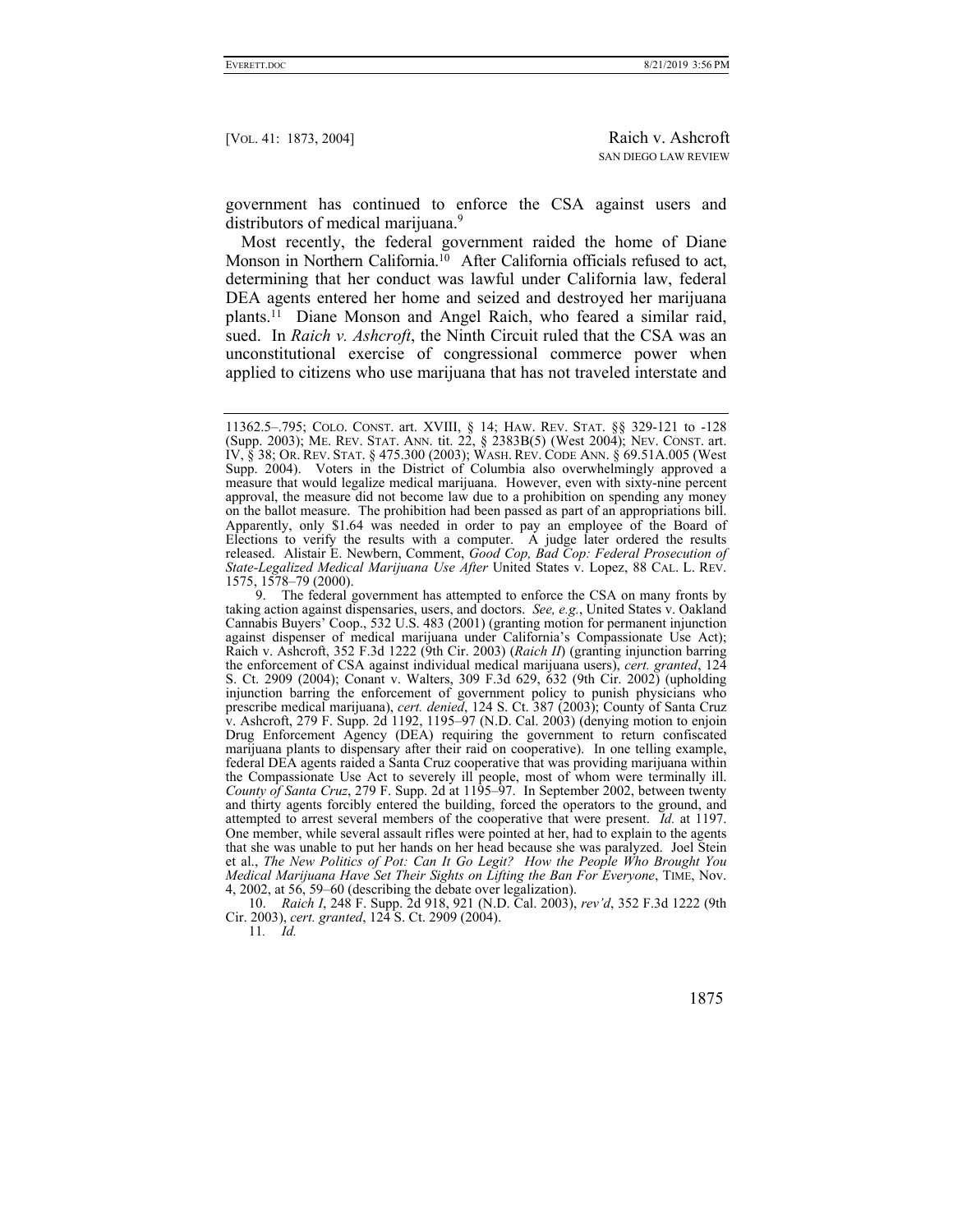was never intended for interstate or foreign commerce.<sup>12</sup>

In ruling against the extension of Congress's commerce power in *Raich*, the Ninth Circuit continued a line of recent cases in which it ruled to limit the reach of Congress.13 This Casenote argues that *Raich* was correctly decided and should be upheld by the Supreme Court on appeal.14 In addition, the judiciary should continue to narrowly interpret the commerce power in order to further the fundamental purpose of our dual system of government: protection of individual rights. More specifically, courts should apply the reasoning of *Raich* and narrowly define the classes of activities involved in Commerce Clause challenges.

Part II of this Casenote provides an overview of the history and current state of Commerce Clause jurisprudence, as well as an analysis of the effectiveness of that jurisprudence and the various ways in which lower courts can apply it. Part III reviews the *Raich* case and the applicable marijuana legislation. Part IV analyzes the *Raich* decision and the other recent Ninth Circuit decisions in light of the Supreme Court's Commerce Clause framework. Finally, Part VI recommends that the Supreme Court affirm *Raich*, and that the federal courts apply the reasoning of *Raich* to other Commerce Clause challenges and narrowly define the class of activity involved in an "as applied" Commerce Clause challenge to a federal statute. A narrow definition is mandated by the Supreme Court and is necessary to protect both individual liberty and the dual system of government intended by the Framers.

## II. THE MARIJUANA DEBATE

The battle lines in the struggle to delineate the proper scope of federal power are clearly drawn in the medical marijuana debate.<sup>15</sup> California's

<sup>12</sup>*. Raich II*, 352 F.3d at 1234–35.

<sup>13</sup>*. See* United States v. McCoy, 323 F.3d 1114, 1115 (9th Cir. 2003) (finding a federal statute prohibiting possession of child pornography to be an unconstitutional exercise of commerce power as applied to a woman in possession of a photograph with no intent to distribute, exchange, or otherwise use for commercial purposes); United States v. Stewart, 348 F.3d 1132, 1133–34 (9th Cir. 2003) (holding that a federal statute prohibiting possession of machine guns was an unconstitutional exercise of commerce power as applied to a person in possession of unlawful machine guns and rifle kits when only unusable parts had traveled in interstate commerce).

 <sup>14.</sup> The government's petition for certiorari was granted on June 28, 2004. Ashcroft v. Raich, 124 S. Ct. 2909 (2004).

 <sup>15.</sup> While it is outside the scope of this Casenote, it is interesting to note that while limiting federal power has historically been a Republican or *conservative* goal, the medical marijuana issue highlights the fact that a promotion of individual rights may, in fact, allow behavior that many conservatives find immoral or reprehensible. On the other hand, the traditional *liberal* position in support of an expansive federal government leads to encroachment on individual liberties such as the use of medical marijuana. Thus, issues such as medical marijuana cause both groups to face the potential

<sup>1876</sup>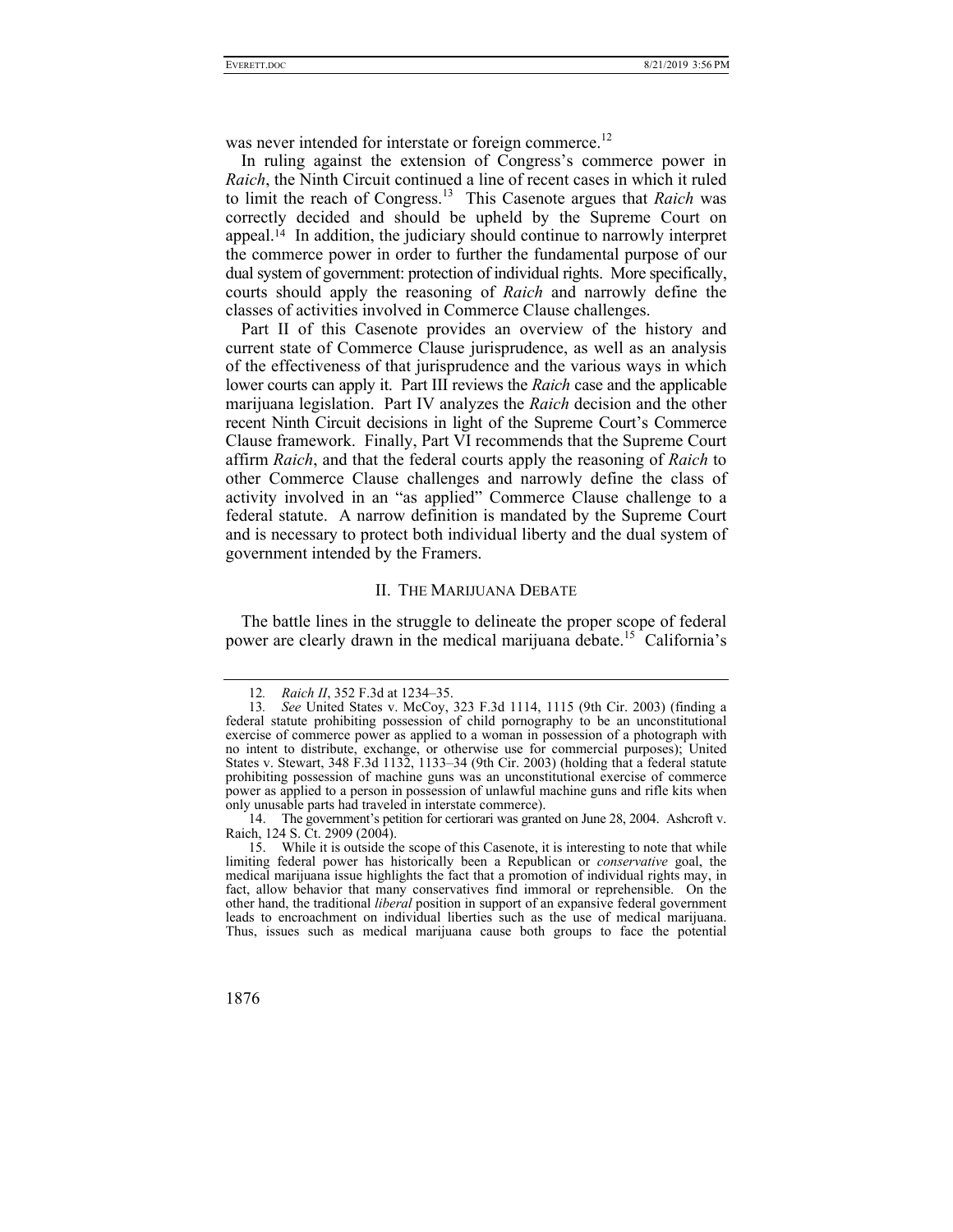Compassionate Use  $Act^{16}$  and the other state laws legalizing medicinal use of marijuana<sup>17</sup> are in direct conflict with the federal  $CSA$ <sup>18</sup> California's law has become the focal point of this battle, and its effectiveness was at issue in *Raich*. 19

# *A. The Compassionate Use Act*

California voters enacted the Compassionate Use Act by direct initiative in order to ensure that seriously ill individuals have the right to use and possess marijuana for relief of symptoms from cancer, AIDS, arthritis, migraine, and other ailments, as long as such use is recommended by a doctor.<sup>20</sup>

16. CAL. HEALTH & SAFETY CODE §§ 11362.5–.795 (West Supp. 2004).<br>17. See supra note 8 (listing the state laws currently in force).

*See supra* note 8 (listing the state laws currently in force).

18*. See* United States v. Cannabis Cultivators Club, 5 F. Supp. 2d 1086, 1091 (N.D. Cal. 1998) (holding that the CSA reaches the uses of marijuana that are legal under the Compassionate Use Act because the Compassionate Use Act directly conflicts with the CSA). Because of this conflict, the Compassionate Use Act is preempted by the CSA. *See infra* note 43. At least one commentator has argued that the Compassionate Use Act does not, in fact, conflict with the CSA, but rather creates an exception to that law. James D. Abrams, Note, *A Missed Opportunity: Medical Use of Marijuana is Legally Defensible*, 31 CAP. U. L. REV. 883, 910–11 (2003). However, it is unclear how one can logically argue that a state statute that legalizes marijuana in some instances is not directly contrary to a federal statute that makes that same substance illegal in all instances. For purposes of this Casenote, I assume that the laws are in conflict, and that the federal CSA, therefore, preempts California's Compassionate Use Act. *See infra* note 43. Preemption is outside of the scope of this Casenote, as *Raich v. Ashcroft* involves the constitutionality of the federal law. *See infra* Parts III and V.

 19. Had the Ninth Circuit affirmed the exertion of federal power in *Raich*, the Compassionate Use Act would only protect Californians against prosecution by state authorities. *See infra* Part II.A. Due to the ambitions of federal authorities, *see* THE PRESIDENT'S NAT'L DRUG CONTROL STRATEGY 2004, *supra* note 6, this protection alone means very little to an ill person seeking relief without prosecution.

20. The stated purposes of the statute are:

(A) To ensure that seriously ill Californians have the right to obtain and use marijuana for medical purposes where that medical use is deemed appropriate and has been recommended by a physician who has determined that the person's health would benefit from the use of marijuana in the treatment of cancer, anorexia, AIDS, chronic pain, spasticity, glaucoma, arthritis, migraine, or any other illness for which marijuana provides relief.

(B) To ensure that patients and their primary caregivers who obtain and use marijuana for medical purposes upon the recommendation of a physician are not subject to criminal prosecution or sanction.

(C) To encourage the federal and state governments to implement a plan to

discrepancies in their respective ideologies. For an interesting discussion of these issues see Susan R. Klein, *Independent-Norm Federalism in Criminal Law*, 90 CAL. L. REV. 1541 (2002).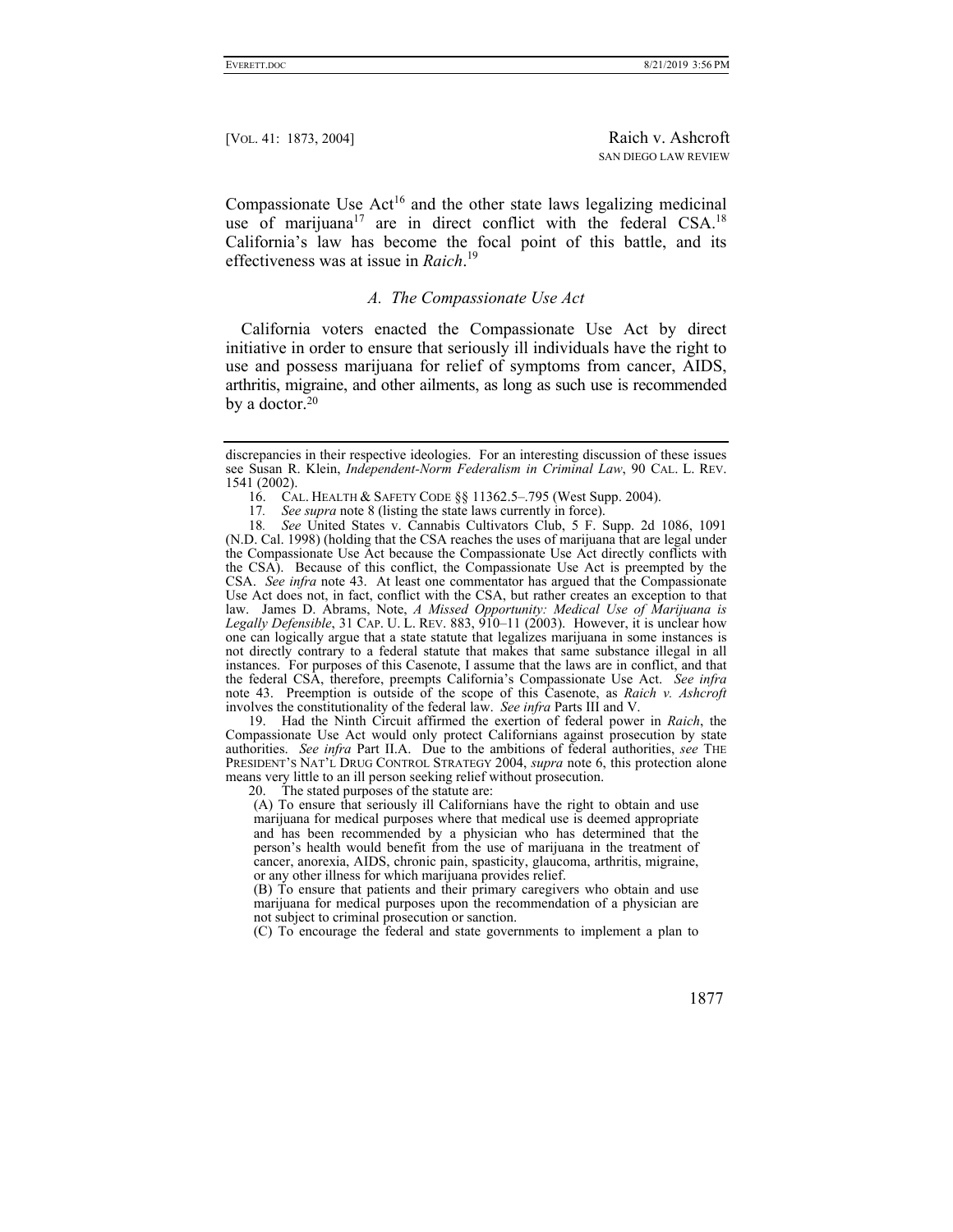Although California law prohibits possession or cultivation of marijuana,<sup>21</sup> the Compassionate Use Act creates an exemption for patients (and their primary caregivers) $22$  whose doctor has recommended marijuana for medical purposes.<sup>23</sup> It also provides protection for physicians who prescribe or recommend marijuana for medical purposes.<sup>24</sup>

California's Compassionate Use Act has no bearing on federal  $law<sub>1</sub><sup>25</sup>$ and, as the *Raich* plaintiffs became aware, those who use and possess marijuana for any purpose risk prosecution by federal authorities under the federal CSA.26

23*. Id.* § 11362.71(e) ("No person or designated primary caregiver in possession of a valid identification card shall be subject to arrest for possession, transportation, delivery, or cultivation of medical marijuana in an amount established pursuant to this article . . . ."). California's State Department of Health Services is charged with establishing and maintaining a program under which it issues identification cards to qualified individuals. *Id.* § 11362.71(a). In addition, each county health department must take part in the administration of the identification card program. *Id.* § 11362.71(b). The identification card system is voluntary; to realize protection under the Compassionate Use Act, a person in possession of marijuana need only show authorities that his or her physician recommended the use of marijuana for treatment. S.B. 420, 2003 Leg., Reg. Sess. (Cal. 2003). The identification card system serves to alleviate confusion, unnecessary expenditure of resources, and inconvenience. In the absence of an identification card, the police are not required to abandon a search when presented with evidence of a physician recommendation. People v. Fisher, 117 Cal. Rptr. 2d 838, 840 (Ct. App. 2002). If the person in possession is apprehended, the burden of proving the presence of a physician's recommendation at hearing or trial is on the defendant. People v. Jones, 4 Cal. Rptr. 3d 916, 921–22 (Ct. App. 2003).

24. CAL. HEALTH & SAFETY CODE  $\S$  11362.5(c) ("Notwithstanding any other provision of law, no physician in this state shall be punished, or denied any right or privilege, for having recommended marijuana to a patient for medical purposes."). The Compassionate Use Act does not preempt federal law in this area. *See infra* note 43. However, in *Conant v. Walters*, the Ninth Circuit enjoined the federal government from revoking physician licenses or investigating California physicians because such investigation and/or revocation of licenses was unconstitutional because it violated the First Amendment guarantee of free speech. 309 F.3d 629, 632 (9th Cir. 2002), *cert. denied*, 124 S. Ct. 387 (2003).

25*. See infra* note 43. This has caused much confusion on the part of state and local law enforcement agencies. *See* Jeff McDonald, *Disparity Clouding Medical Pot Law: Enforcement of '96 State Measure Differs Widely*, SAN DIEGO UNION TRIB., Feb. 22, 2004, at B2, B4.

 26. Under the current administration, the federal government has intensified efforts to stop marijuana use for medicinal purposes. *See* Alex Kreit, Comment, *The Future of Medical Marijuana: Should the States Grow Their Own?*, 151 U. PA. L. REV. 1787, 1788–800 (2003).

provide for the safe and affordable distribution of marijuana to all patients in medical need of marijuana.

CAL. HEALTH & SAFETY CODE  $§ 11362.5(b)(1)(A)–(C)$ .

 <sup>21.</sup> CAL. HEALTH & SAFETY CODE §§ 11357–11362 (West 1991 & Supp. 2004).

 <sup>22. &</sup>quot;Primary caregiver" is defined as the person who has consistently assumed responsibility for the housing, health, or safety of the patient. CAL. HEALTH & SAFETY CODE  $\S$  11362.7(d). To be protected, the primary caregiver must be at least eighteen years old and within one of the three statutory categories. *Id.* § 11362.7(d)(1)–(3), (e).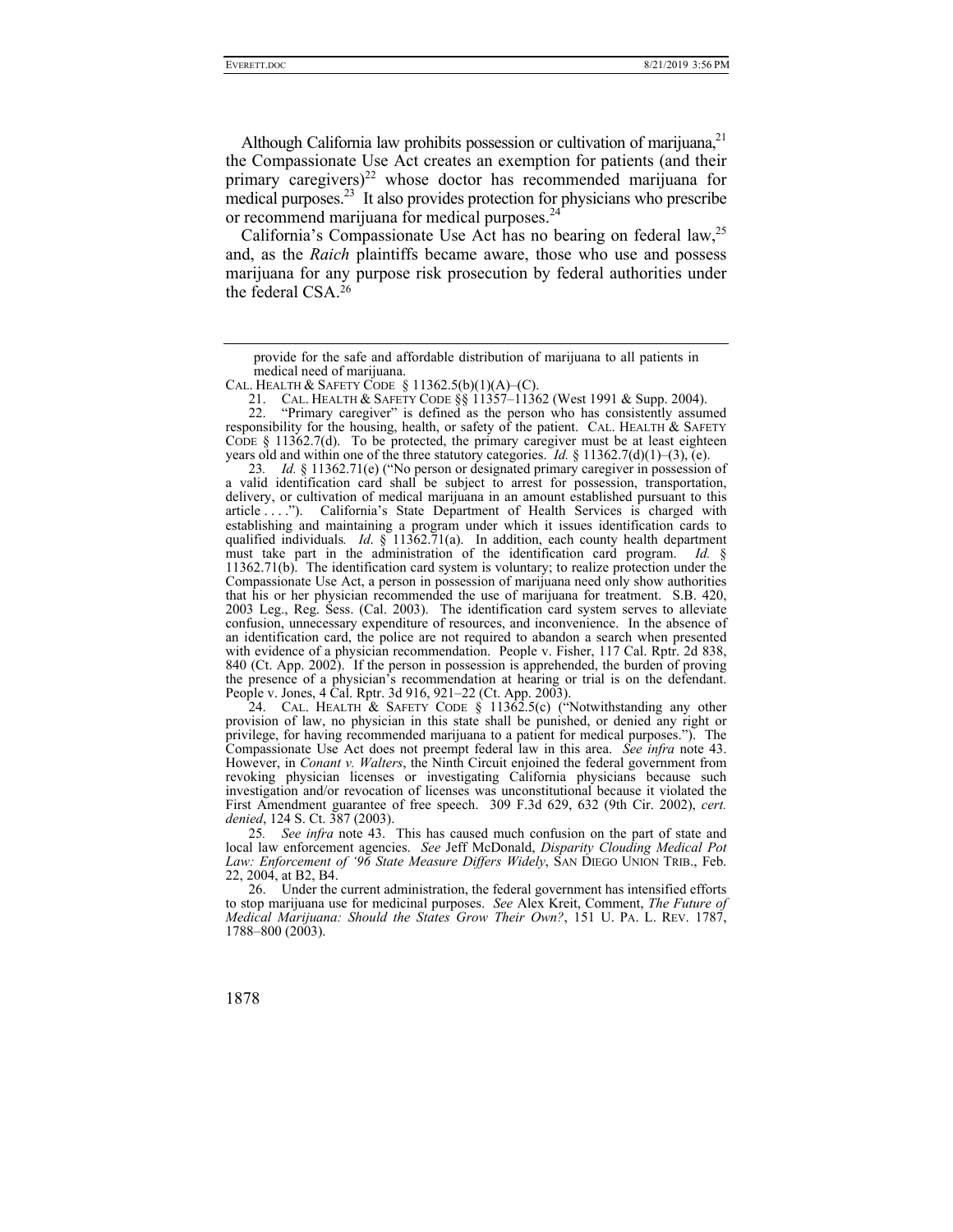#### *B. The Federal Controlled Substances Act*

Under the CSA, it is illegal to "manufacture, distribute, or dispense, or possess with intent to manufacture, distribute, or dispense, a controlled substance," unless the CSA itself provides otherwise.<sup> $27$ </sup> It is also a crime to possess controlled substances, unless it is within an exception under the  $CSA.<sup>28</sup>$ 

The CSA is one title of the Comprehensive Drug Abuse Prevention and Control Act, passed in 1970, for the stated purposes of (1) preventing drug abuse and rehabilitating users, (2) providing more effective means of law enforcement, and (3) providing for an "overall balanced scheme" of criminal penalties for drug offenses.<sup>29</sup> Title II, the CSA, lays out the congressional findings that justify the law, including several that bear directly on congressional commerce power.<sup>30</sup> These include findings that most drug traffic flows through interstate and foreign commerce, that local distribution and possession contributes to the interstate traffic, and that federal control of intrastate traffic is necessary to the control of interstate traffic.<sup>31</sup>

 29. COMMITTEE ON INTERSTATE AND FOREIGN COMMERCE, COMPREHENSIVE DRUG ABUSE PREVENTION AND CONTROL ACT, H.R. REP. NO. 91–1444, at 1 (1970), *reprinted in* 1970 U.S.C.C.A.N. 4566, 4567.

30*. See infra* Part IV.A.

(A) after manufacture, many controlled substances are transported in interstate commerce,

(B) controlled substances distributed locally usually have been transported in interstate commerce immediately before their distribution, and

(C) controlled substances possessed commonly flow through interstate commerce immediately prior to such possession.

(4) Local distribution and possession of controlled substances contribute to swelling the interstate traffic in such substances.

(5) Controlled substances manufactured and distributed intrastate cannot be differentiated from controlled substances manufactured and distributed interstate.

 <sup>27. 21</sup> U.S.C. § 841(a)(1) (2000).

<sup>28</sup>*. Id.* § 844(a). The CSA allows possession, with a prescription, of substances in all schedules other than Schedule I. *See id.* § 829. For example, a doctor may prescribe substances listed in Schedule II with the appropriate license. *See Conant*, 309 F.3d at 640 n.1 (Kozinski, J., dissenting) (describing the impact of federal revocation of a doctor's Schedule II license).

<sup>21</sup> U.S.C. § 801. The relevant part of the statute provides:

<sup>(3)</sup> A major portion of the traffic in controlled substances flows through interstate and foreign commerce. Incidents of the traffic which are not an integral part of the interstate or foreign flow, such as manufacture, local distribution, and possession, nonetheless have a substantial and direct effect upon interstate commerce because—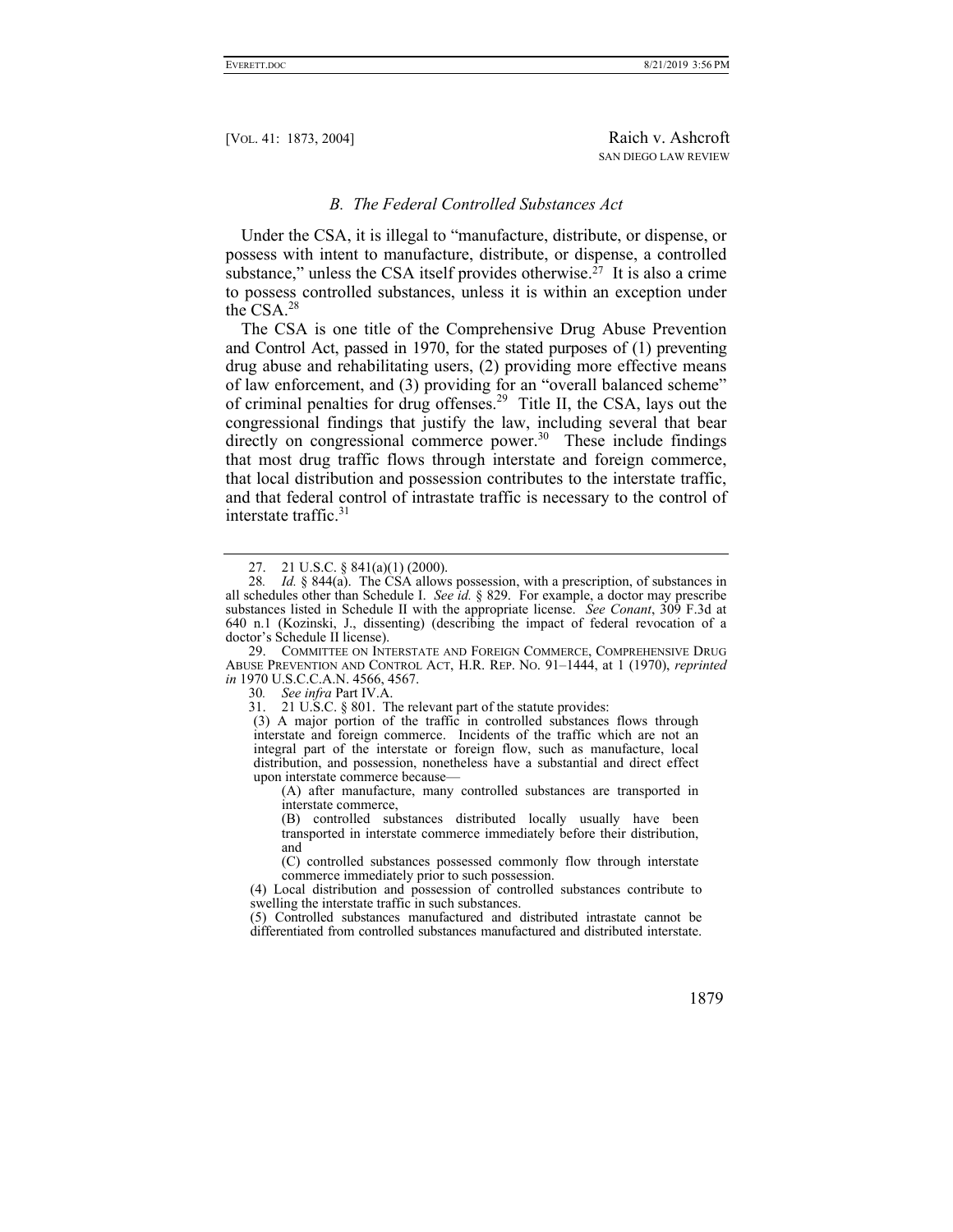The CSA classifies controlled substances into five schedules, with marijuana appearing in the most restrictive Schedule  $I^{32}$  Substances are placed in Schedule I if they have a high potential for abuse, no currently accepted medical use in treatment in the United States, and "[t]here is a lack of accepted safety for use of the drug or other substance under medical supervision."33

Despite the legalization of medicinal marijuana in Canada<sup>34</sup> and provision of medical marijuana to a select few by the United States government, $35$  the federal government has been steadfastly resistant to the reclassification of marijuana into Schedule II. 36 Placing marijuana into Schedule II would make the drug available with a prescription.<sup>37</sup> This resistance continues to this day, $38$  notwithstanding findings by both the United States government<sup>39</sup> and the British House of Lords<sup>40</sup>

(6) Federal control of the intrastate incidents of the traffic in controlled substances is essential to the effective control of the interstate incidents of such traffic.

*Id.*

 32. 21 U.S.C. § 812(c) (Schedule I). The Attorney General and the Secretary of Health and Human Services have the power to add or remove substances from the Schedules. *Id.* § 811.

33*. Id.* § 812(b)(1)(C). Other Schedule I substances include ketobemidone, diethylthiambutene, and heroin. *Id.* § 812(c) (Schedule I).

 34. Marihuana Medical Access Regulations, SOR/2001–227, *available at* http://www. canlii.org/ca/regu/sor1-227/sec1%2Ehtml (regulations allowing cultivation and possession of marijuana for medicinal use); *see also* Conant v. Walters, 309 F.3d 629, 642 (9th Cir. 2002) (Kozinski, J., concurring), *cert. denied*, 124 S. Ct. 387 (2003).

35*. See Conant*, 309 F.3d at 648. The government continues to supply marijuana to individuals who participated in the federal medical marijuana program that existed from 1978 to 1992. *Id*.

36*. See* Garner, *supra* note 4, at 574–78.

 37. Schedule II substances, which are considered to be highly addictive yet have an accepted medical use, 21 U.S.C.  $\S$  812 (b)(2)(A)–(B), include morphine, cocaine, amphetamines, and PCP. 21 C.F.R.  $\S$  1308.12 (2004). Schedule II substances can be prescribed by doctors in appropriate circumstances. *See supra* note 28.

38*. See* 21 U.S.C. § 812 (Schedule I). The federal government has not admitted that there may be any medical use for the drug. According to Andrea Barthwell, Deputy Director of the White House Office on National Drug Control Policy, "[t]here is no scientific evidence that qualifies smoked marijuana to be called medicine." Steve Chapman, *Medical Marijuana Movement Still Stonewalled by Enemies*, BALTIMORE SUN, Mar. 2, 2004, at 13A.

 39. INST. OF MED., MARIJUANA AND MEDICINE: ASSESSING THE SCIENCE BASE (Janet E. Joy et al. eds., 1999), *available at* http://www.nap.edu/books/0309071550/html. This report by the National Institute of Medicine of the National Academy of Sciences, commissioned by the White House Officer of National Drug Control Policy, found that "[t]he accumulated data indicate a potential therapeutic value for cannabinoid drugs . . . ." *Id*. at 3; *see also Conant*, 309 F.3d at 641–43 (Kozinski, J., concurring).

 40. SELECT COMM. ON SCI. & TECH., HOUSE OF LORDS, NINTH REPORT, *Medical Use of Cannabis: Recommendations* 1998, §§ 8.2, 8.3, *available at* http://www.publications.

Thus, it is not feasible to distinguish, in terms of controls, between controlled substances manufactured and distributed interstate and controlled substances manufactured and distributed intrastate.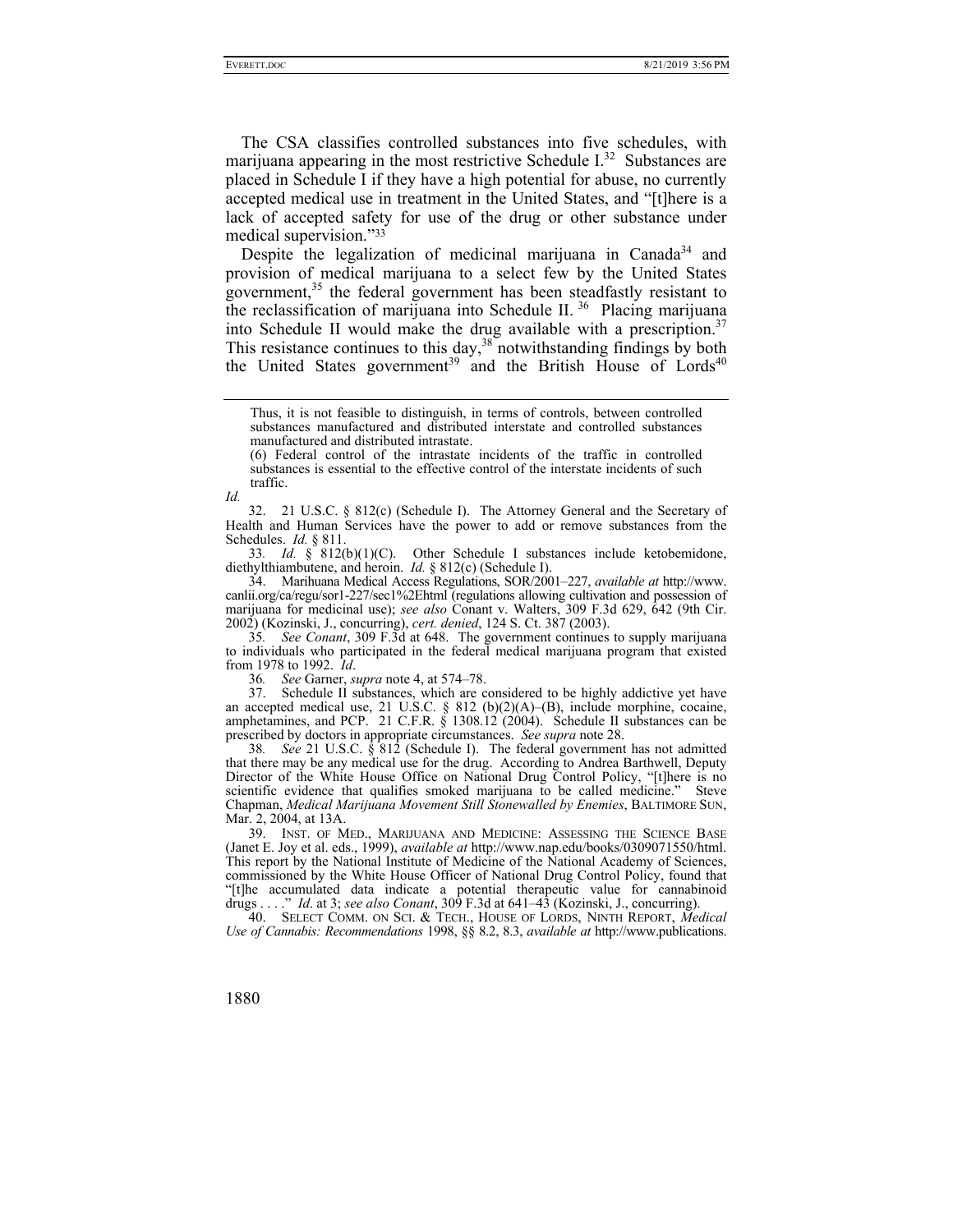confirming the potential benefits of the drug. Reclassification is not procedurally problematic, as the CSA provides a procedure for the reclassification or removal of substances.41

There have been several attempts to get marijuana reclassified, through both legal and legislative means, but none have been successful.<sup>42</sup> Because of these failed attempts, advocates of medical marijuana have sought to make it available through other means, such as the Compassionate Use Act. However, state laws legalizing marijuana do not protect individuals from federal prosecution under the federal law, because the federal CSA preempts California's Compassionate Use Act under the Supremacy Clause. $4\overline{3}$  Thus, California's Compassionate Use Act affords no protection to individuals who are prosecuted by federal authorities for possession or distribution of marijuana. While those prosecuted have put forth several theories under which they should be protected, the only successes have come under the First Amendment,<sup>44</sup> and in *Raich*, under the Commerce Clause.<sup>45</sup>

 43. U.S. CONST. art. VI, cl. 2. The CSA includes specific language regarding congressional intent to preempt state law in case the two conflict, 21 U.S.C. § 903, and they do conflict. *See supra* note 18. Therefore, the CSA expressly preempts the Compassionate Use Act. *See* Cipollone v. Liggett Group, Inc., 505 U.S. 504, 517 (1992) (holding that an express statement of preemption is sufficient for federal law to preempt). According to one district court, the Compassionate Use Act does not even attempt to preempt the federal CSA, but rather only exempts the individuals covered by the Compassionate Use Act from enforcement of California laws. United States v. Cannabis Cultivators Club, 5 F. Supp. 2d 1086, 1094 (N.D. Cal. 1998), *rev'd*, 190 F.3d 1109 (9th Cir. 1999), *cert. granted*, 531 U.S. 1010 (2000), *rev'd*, 532 U.S. 483 (2001).

44*. Conant*, 309 F.3d at 639. In *Conant*, the federal government promulgated a policy under which doctors were to be prosecuted for recommending or explaining the benefits of marijuana to their patients. The Ninth Circuit upheld an injunction issued to prohibit enforcement of this policy, holding that such enforcement would be an unreasonable restriction on speech. *Id.*

45. *Raich II*, 352 F.3d 1222 (9th Cir. 2003), *cert. granted*, 124 S. Ct. 2909 (2004).

parliament.uk/pa/ld199798/ldselect/ldsctech/151/15101.htm recommending that the British government allow doctors to prescribe marijuana); *see also Conant*, 309 F.3d at 641–43 (Kozinski, J., concurring).

<sup>41. 21</sup> U.S.C.  $\S 811(a)$ .

<sup>42</sup>*. See, e.g.*, United States v. Greene, 892 F.2d 453, 454–56 (6th Cir. 1989) (finding no violation of due process because the placement of marijuana in Section I was not arbitrary and capricious); United States v. Fogarty, 692 F.2d 542, 547–48 (8th Cir. 1982) (holding that marijuana's placement in Section I is not irrational in light of ongoing dispute as to physical and psychological effects); Nat'l Org. for Reform of Marijuana Laws v. Bell, 488 F. Supp. 123, 134–36 (D.D.C. 1980) (finding no violation of equal protection because classification is rational in light of ongoing debate); *see also* Klein, *supra* note 15, at 1562–63 (discussing unsuccessful legislative efforts to get marijuana reclassified); Garner, *supra* note 4, at 574–78 (discussing reclassification efforts).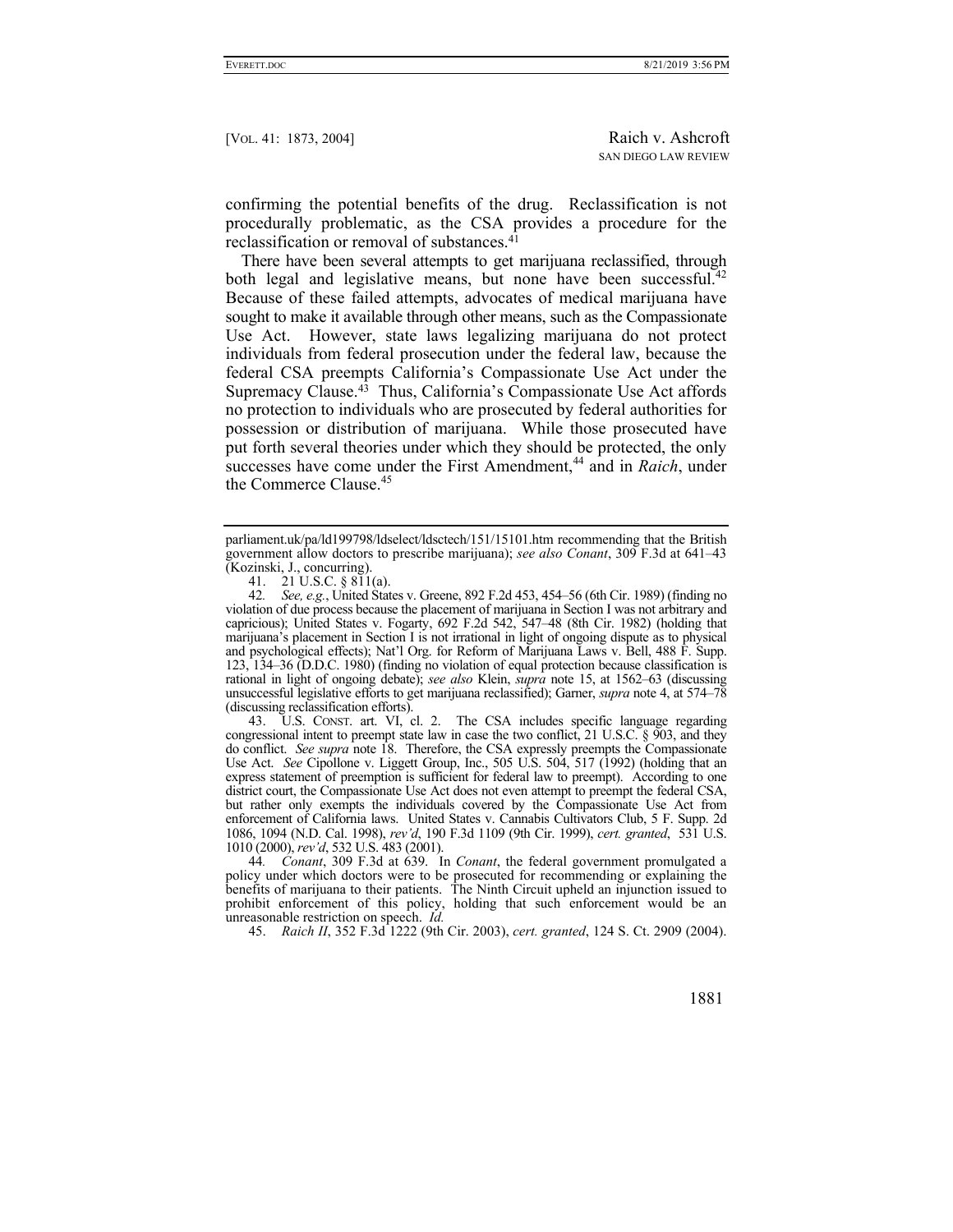#### III. THE *RAICH* DECISION

Two severely ill women, Angel Raich and Diane Monson (plaintiffs) possessed and used marijuana on the direction of their doctors.46 Monson grew marijuana herself, and two anonymous growers supplied Raich with marijuana at no cost, as she was unable to provide for herself.<sup>47</sup> The marijuana that both plaintiffs used and possessed was grown completely in California and was not sold or distributed. Raich's suppliers allegedly use only soil, water, nutrients, equipment, and supplies originating in California.48 In August of 2002, agents of the Butte County Sheriff's Department and the federal Drug Enforcement Agency (DEA) raided plaintiff Monson's home. While the sheriffs refused to seize Monson's marijuana plants after they determined that her use was legal under California's Compassionate Use Act, the DEA did seize and destroy the plants as a violation of the federal CSA.<sup>49</sup> Neither Raich's home nor those of her caretakers were raided, but they feared that a raid was likely without a court's intervention.<sup>50</sup> Plaintiffs brought suit seeking an injunction against further enforcement of the CSA and a declaration that the CSA is unconstitutional as applied to those Californians possessing and using marijuana for medicinal purposes.<sup>51</sup>

The Supreme Court struck down the use of the *medical necessity* defense in *United States v. Oakland Cannabis Buyers' Cooperative*, 532 U.S. 483, 498–99 (2001). Defenses based on the Commerce Clause, the Fifth, Ninth, and Tenth Amendments, and the protection of freedom of speech under the First Amendment have all been asserted. *See Conant*, 309 F.3d 629, 630 (involving a challenge based on First Amendment right to free speech); *Raich II*, 352 F.3d at 1227 (involving a challenge based on the Commerce Clause, the Ninth and Tenth Amendments, and a medical necessity defense); County of Santa Cruz v. Ashcroft, 279 F. Supp. 2d 1192, 1201, 1205, 1209 (N.D. Cal. 2003) (involving a challenge based on Fifth, Ninth, and Tenth Amendment rights and the Commerce Clause).

<sup>46</sup>*. Raich II*, 352 F.3d at 1225. *See* discussion of the plaintiffs' medical conditions *supra* Part I.

 <sup>47.</sup> Raich's suppliers sued anonymously in order to maintain her supply during the litigation. *Raich II*, 352 F.3d at 1225.

<sup>48</sup>*. Id*. Although Monson did not testify as to the source of her seeds, the court stated: "the origin of the seeds is too attenuated an issue to form the basis of congressional authority under the Commerce Clause." *Id.* at 1233 n.8.

<sup>49</sup>*. Id.* at 1225–26. The two agencies were engaged in a "three-hour standoff" before the DEA finally seized Monson's plants, which included intervention on behalf of the Sheriff's Department by both the District Attorney and the United States Attorney. *Raich I*, 248 F. Supp. 2d 918, 921 (N.D. Cal. 2003), *rev'd*, 352 F.3d 1222 (9th Cir. 2003), *cert. granted*, 124 S. Ct. 2909 (2004). *See* discussion of California's Compassionate Use Act and the federal CSA *supra* Part II.B. California and federal law exist concurrently, and officials under each law act according to their respective mandate. However, the federal government cannot force state authorities to enforce the federal law. New York v. United States, 505 U.S. 144, 149 (1992). Rather, the issue is whether federal authorities can constitutionally enforce federal law against the users of medicinal marijuana.

<sup>50</sup>*. Raich I*, 248 F. Supp. 2d at 921.

<sup>51</sup>*. Raich II*, 352 F.3d at 1226. The plaintiffs claimed that the CSA was

<sup>1882</sup>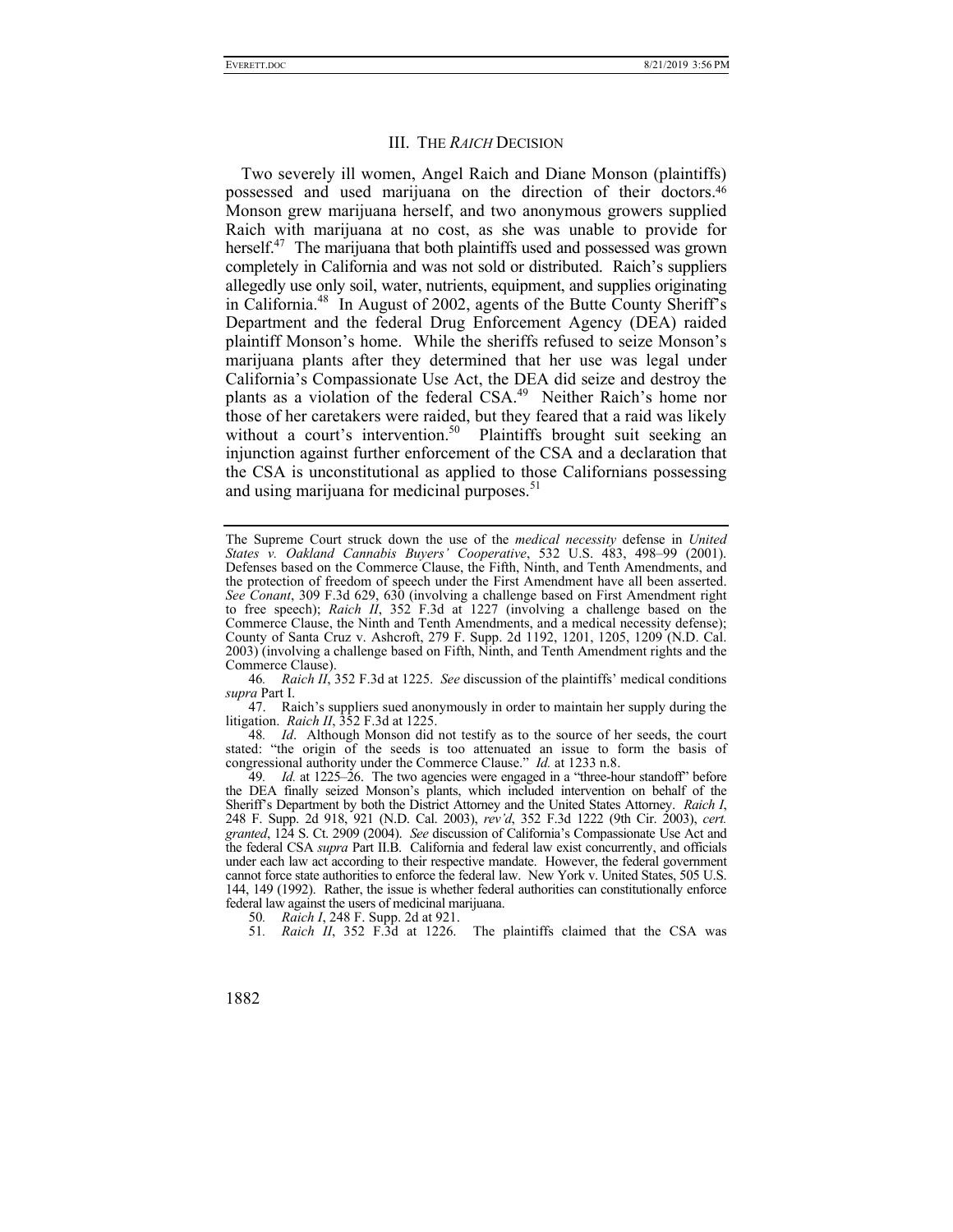The District Court for the Northern District of California denied plaintiffs' motions.<sup>52</sup> That court, relying on Ninth Circuit precedent, determined that the plaintiffs had no likelihood of success on the merits of their claim because the Ninth Circuit had consistently upheld the constitutionality of the CSA.<sup>53</sup> The district court disregarded the fact that none of the previous Ninth Circuit cases involved *medical* use of marijuana.<sup>54</sup> The court also did not recognize any intervening Supreme Court decision that undermined existing precedent, as required for a district court to overrule Ninth Circuit precedent.<sup>55</sup> However, while the district court could not issue an injunction once it concluded that the plaintiffs were not likely to succeed on the merits of their claims, it did find that the public interest in the injunction,<sup>56</sup> the likelihood of harm,

52*. Raich I*, 248 F. Supp. 2d at 931.

53*. Id.* at 923–25. The court relied on a series of cases in which the Ninth Circuit upheld the CSA. *See* United States v. Tisor, 96 F.3d 370, 373 (9th Cir. 1996) (holding that the CSA is constitutional after the Supreme Court's decision in *Lopez*); United States v. Visman, 919 F.2d 1390, 1393 (9th Cir. 1990) (holding that the CSA is constitutional as applied to possession of marijuana plants with intent to distribute); United States v. Rodriquez-Camacho, 468 F.2d 1220, 1221–22 (9th Cir. 1972) (finding congressional findings in CSA regarding negative effects of marijuana controlling, and holding that it is a "matter . . . whose ultimate resolution lies in the legislature").

 54. The court of appeals found this fact compelling. *Raich II*, 352 F.3d at 1227 ("[W]e have upheld the CSA in the face of past Commerce Clause challenges. . . . But none of the cases in which the Ninth Circuit has upheld the CSA on Commerce Clause grounds involved the use, possession, or cultivation of marijuana for medical purposes." (internal citations omitted)).

55*. Raich I*, 248 F. Supp. 2d at 925. The court dismissed *United States v. Morrison*, 529 U.S. 598 (2000), as insufficient to undermine Ninth Circuit precedent. *Id.* at 925–26; *see* discussion of *Morrison infra*, Part IV.A.

56*. Public interest* is relevant to a court's determination of whether a preliminary injunction should issue in the Ninth Circuit. A court can apply one of two standards: a traditional test or an alternative test. The *traditional test* requires that the movant prove the following: (1) a strong likelihood of success on the merits; (2) that the movant will

unconstitutional as applied to them under the Commerce Clause, the Tenth Amendment, and the Ninth Amendment. They also claimed that their possession and use should be exempted from the CSA based on a *medical necessity* defense. *Raich I*, 248 F. Supp. 2d at 922–30. The district court found no likelihood of success on any of these claims. *Id.* at 930. The court of appeals considered only the Commerce Clause challenge, and, as such, the other constitutional and CSA claims are outside of the scope of this Casenote. However, it should be noted that the medical necessity defense may, in fact, be available to individuals who are in possession of marijuana for medical purposes. In *United States v. Oakland Cannabis Buyers' Cooperative*, the Supreme Court, in dicta, suggested that the defense would not be available to one in possession. 532 U.S. 483, 494 n.7 (2001). However, the three concurring Justices noted that the holding of the case was narrow and did not reach the issue of whether "the defense might be available to a seriously ill patient for whom there is no alternative means of avoiding starvation or extraordinary suffering . . . ." *Id.* at 501 (Stevens, J., concurring).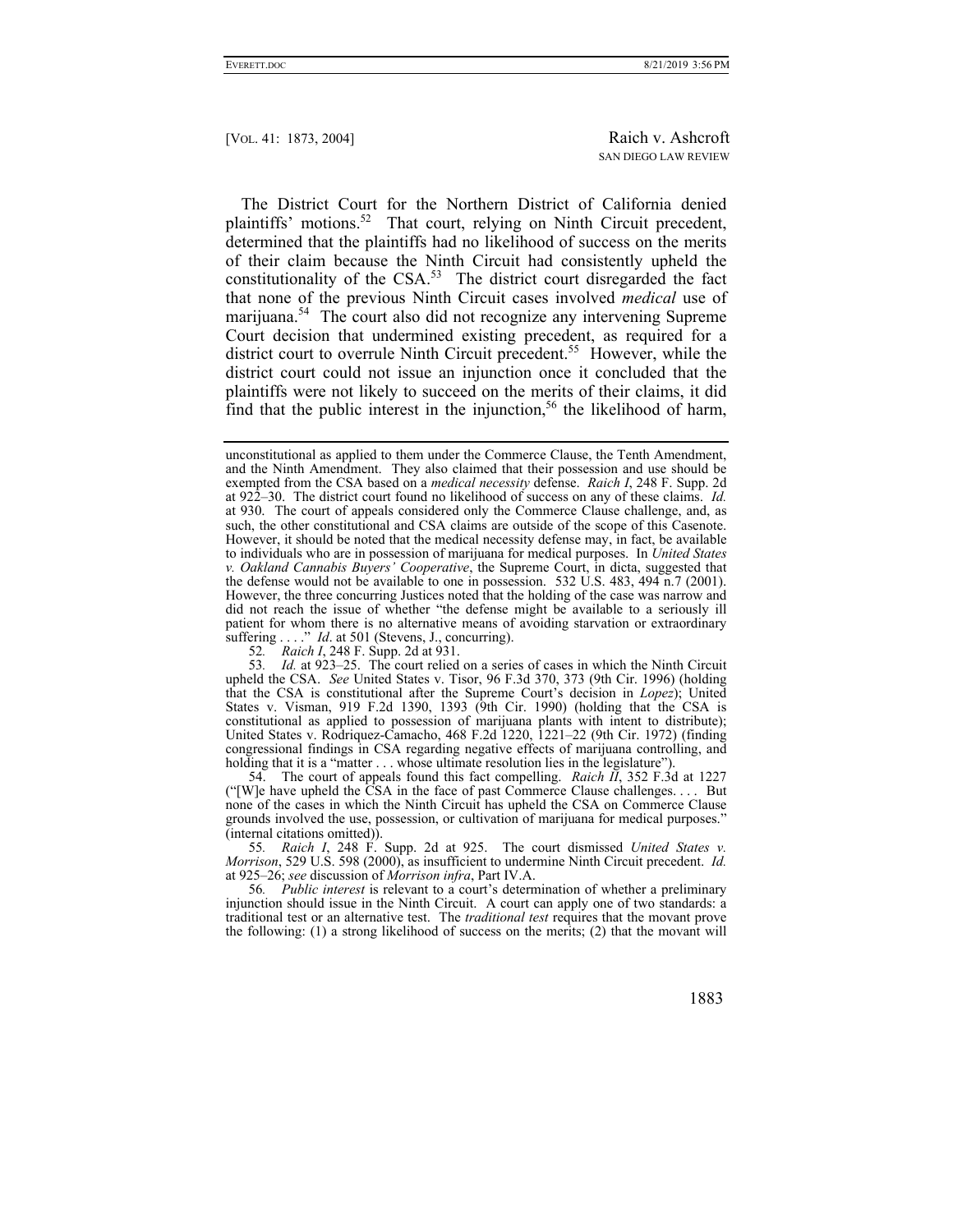and the balance of hardships related to the injunction all weighed heavily in favor of the injunction.57

On appeal, the Ninth Circuit reversed the district court and remanded the case for the issuance of the preliminary injunction.<sup>58</sup> The court distinguished the former Ninth Circuit cases upholding the constitutionality of the CSA that the district court relied upon,<sup>59</sup> as "none of the cases in which [we have] upheld the CSA on Commerce Clause grounds involved the use, possession, or cultivation of marijuana for medical purposes."<sup>60</sup> Reasoning that the activity involved in the case was a *separate and distinct class of activities* from those activities involved in the past cases, the court found itself free to consider the merits of the plaintiffs' claims.<sup>61</sup>

Upon application of the appropriate test,  $62$  the court found that the plaintiffs had, in fact, demonstrated a likelihood of success on the merits of their claim. $^{63}$  The court also agreed with the district court that the public interest and hardship factors pointed strongly in favor of the plaintiffs, and, therefore, decided that a preliminary injunction should issue.<sup>64</sup> Thus, the Ninth Circuit held that the CSA, as applied to those cultivating or possessing marijuana for medical purposes, is likely an unconstitutional extension of Congress's commerce power.<sup>65</sup> To understand why, a brief overview of Commerce Clause jurisprudence is helpful.

- 61*. Id.* at 1228–29. *See* discussion of *Morrison infra* Part IV.A.
- 62*. See infra* Part V (analyzing the *Raich* decision).
- 63*. Raich II*, 352 F.3d at 1234.
- 64*. Id.* at 1235.
- 65*. Id.* at 1234.

suffer irreparable harm; (3) that the balance of hardship favors the applicant; and (4) that the public interest favors the injunction. *Raich II*, 352 F.3d at 1227 (citing Dollar Rent A Car, Inc. v. Travelers Indem. Co., 774 F.2d 1371, 1374 (9th Cir. 1985)). The *alternate test* requires that the movant prove either: (1) probable success on the merits and possibility of irreparable injury; or (2) that serious questions are raised and that the balance of hardships tips in his favor. *Raich II*, 352 F.3d at 1227 (citing First Brands Corp. v. Fred Meyer, Inc., 809 F.2d 1378, 1381 (9th Cir. 1987)).

 <sup>57.</sup> The interest of the people of California in allowing ill people to possess and use marijuana is clear, as expressed in the Compassionate Use Act. The court also found that the plaintiffs would suffer severe harm if the CSA were enforced against them. *Raich I*, 248 F. Supp. 2d at 930. On the other hand, the federal government's interests in the presumption of constitutionality of statutes and the FDA drug approval process "wane in comparison with the public interests enumerated by plaintiffs and by the harm that they would suffer if denied medical marijuana." *Id.* at 931.

<sup>58</sup>*. Raich II*, 352 F.3d at 1235. See *supra* Part V for a detailed analysis of the Ninth Circuit's decision.

<sup>59</sup>*. See supra* note 9 (citing cases).

<sup>60.</sup> Raich<sup>1</sup>*II*, 352 F.3d at 1227.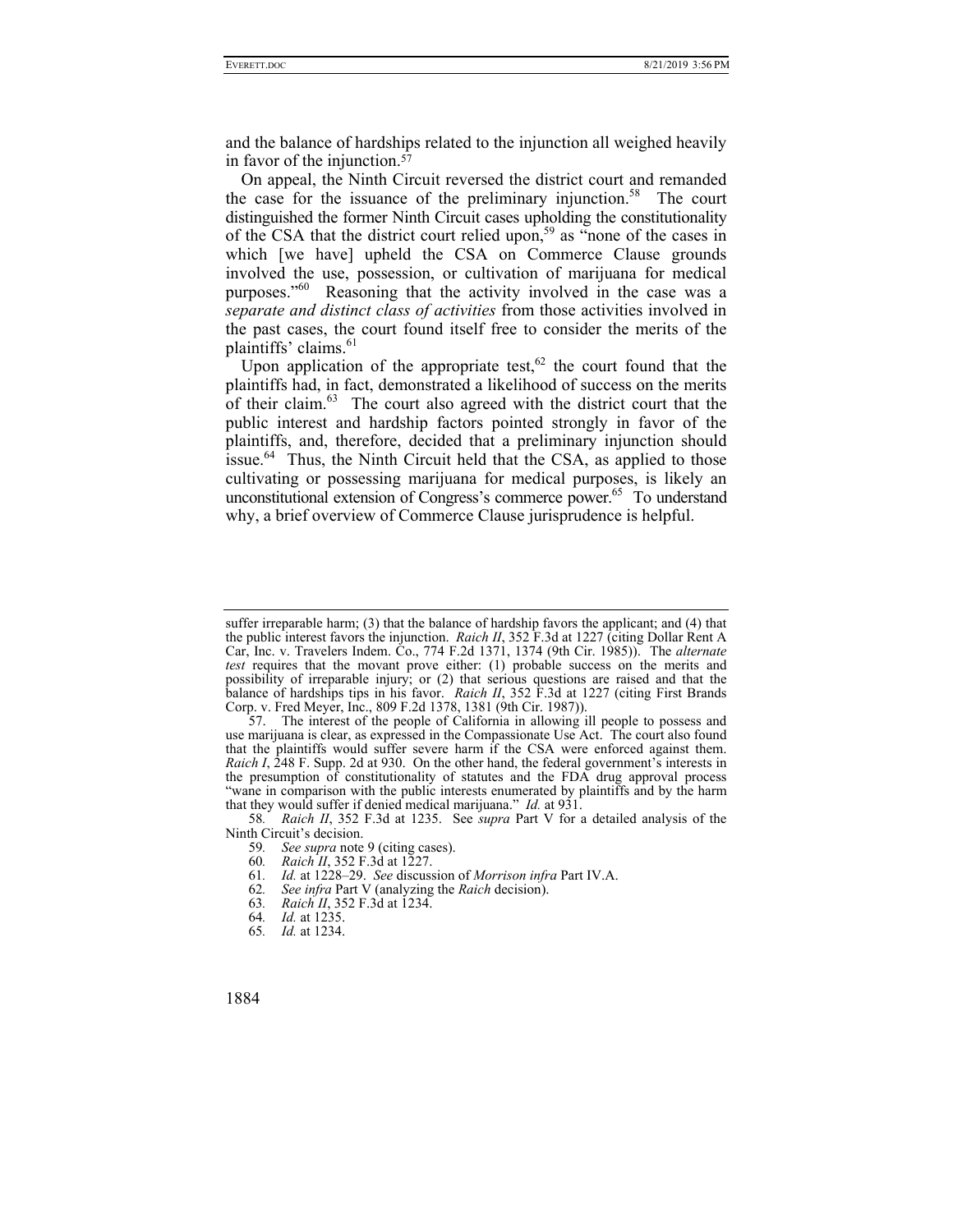#### IV**.** OVERVIEW OF THE COMMERCE POWER

The Constitution provides that "Congress shall have Power . . . To regulate Commerce with foreign Nations, and among the several States . . . ."66 The Supreme Court initially interpreted this seemingly broad mandate strictly.<sup>67</sup> Later, however, expansive interpretations led to extensive federal regulation of many aspects of modern life. This regulation extended to those areas that have been traditionally considered the province of state governments, such as criminal law.<sup>68</sup> Indeed, congressional regulation of controlled substances is carried out under the commerce power.<sup>69</sup> Since 1995, however, the Supreme Court has declined to further expand the commerce power, refusing to allow congressional ambitions to go completely unchecked. This section of the Casenote discusses the interpretation of the Commerce Clause in the Supreme Court and recent Ninth Circuit cases that laid the groundwork for *Raich*.

## *A. Supreme Court Commerce Clause Jurisprudence*

The interpretation of the commerce power began with *Gibbons v. Ogden*, in which Chief Justice Marshall articulated a broad power to regulate all commercial "intercourse" between states that "is complete in itself, may be exercised to its utmost extent, and acknowledges no limitations, other than are prescribed in the constitution."<sup>70</sup> Despite this broad language, prior to 1937, the Supreme Court consistently put Congress in check, as it attempted to expand its influence on the states. The Court invalidated regulations seeking to regulate what it considered to be local activity, $^{71}$  while allowing regulation in the instances where

<sup>71</sup>*. See, e.g.*, United States v. E.C. Knight Co., 156 U.S. 1, 17 (1895) (finding that the regulation of a monopoly in sugar refining was not within the commerce power, as manufacture of goods was not interstate commerce); Hammer v. Dagenhart, 247 U.S. 251, 275–76 (1918) (finding that Congress had no power to regulate the use of child labor in the manufacture of goods because manufacturing was considered local activity), *overruled by* United States v. Darby, 312 U.S. 100 (1941); A.L.A. Schechter Poultry Corp. v. United States, 295 U.S. 495, 550 (1935) (finding that Congress had no power to



 <sup>66.</sup> U.S. CONST. art. I, § 8, cl. 3.

<sup>67</sup>*. See infra* Part IV.A.

<sup>68</sup>*. See* United States v. Lopez, 514 U.S. 549, 564 (1995) (involving the Gun-Free School Zones Act of 1990, making it a federal crime to possess a firearm in the vicinity of a school).

<sup>69</sup>*. See, e.g.*, 21 U.S.C. § 801 (2000).

 <sup>70. 22</sup> U.S. (9 Wheat.) 1, 195 (1824) (finding that the state could not grant an exclusive license to operate interstate ferry where the federal government also granted licenses).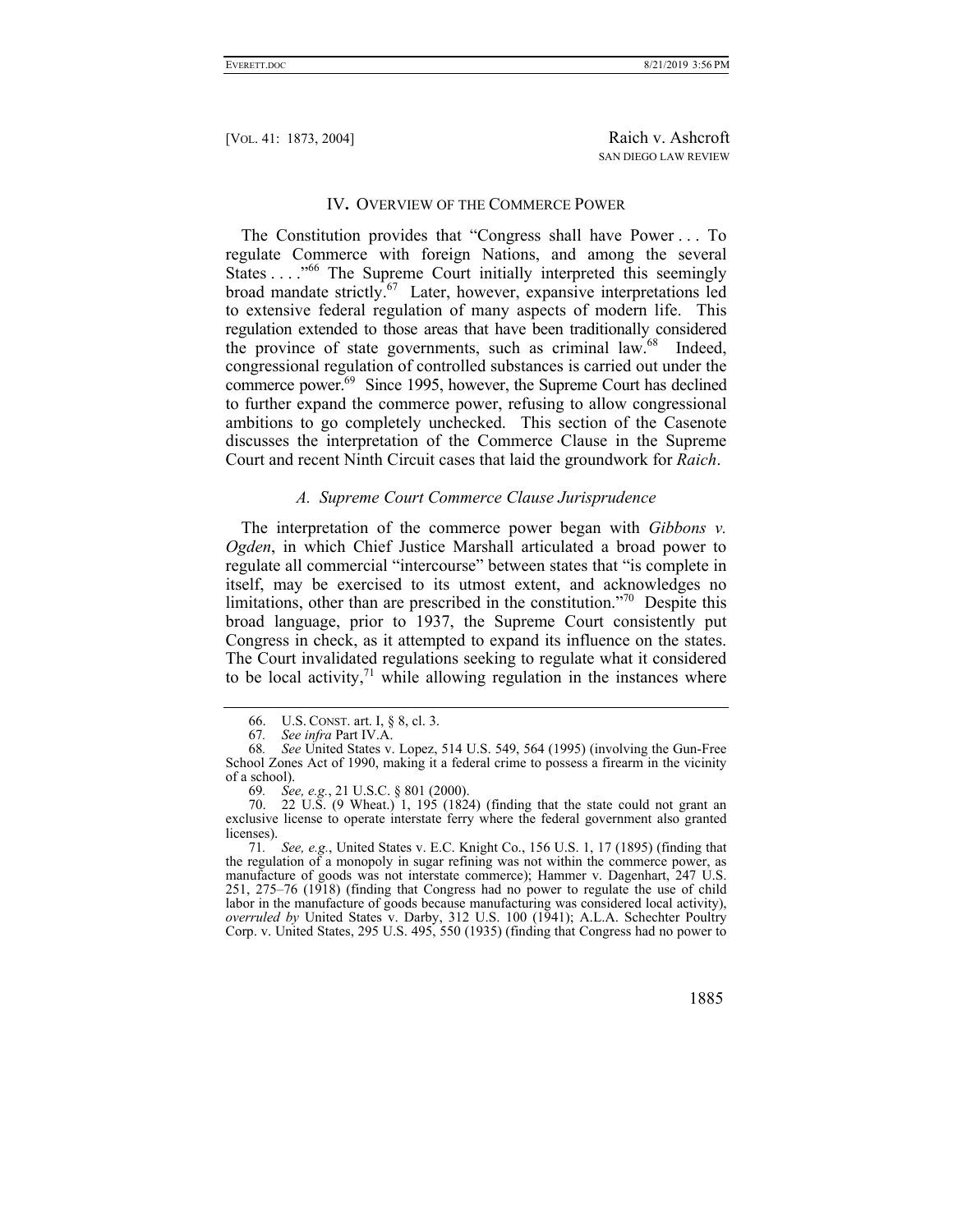goods actually traveled interstate.<sup>72</sup>

Once the country settled into President Roosevelt's New Deal and the President articulated his plan to expand the Supreme Court, the Court became much more amenable to Congressional exertions of power.<sup>73</sup> Between 1937 and 1995, the congressional power under the Commerce Clause went virtually unchecked. The Supreme Court upheld federal authority over those activities that had a "substantial effect" on interstate commerce, interpreted broadly, even if they were purely intrastate.<sup>74</sup> In addition, the Court upheld federal regulation of those areas that were traditionally considered the province of the states, such as criminal law. For example, in *Perez v. United States*, the Court upheld federal prosecution of a loan shark on grounds that loan sharking was frequently tied to organized crime, which in turn affected interstate commerce.75 *All* attempts to regulate intrastate activity based on a substantial effect on interstate commerce were upheld between 1937 and 1995.<sup>76</sup>

The most expansive interpretation of the commerce power came in 1943 with *Wickard v. Filburn*, 77 a case that is of particular importance to any analysis of medical marijuana regulation. In *Wickard*, the Supreme Court upheld the application of a federal law forbidding the production of wheat in excess of a quota, despite the fact that the farmer's wheat was grown and milled on his property and was used solely for the

73*. See* WILLIAM E. LEUCHTENBURG, THE SUPREME COURT REBORN: THE CONSTITUTIONAL REVOLUTION IN THE AGE OF ROOSEVELT 216 (1995).

 <sup>77. 317</sup> U.S. 111 (1942).



regulate wages and hours of local poultry producer); Carter v. Carter Coal Co., 298 U.S. 238, 308–09 (1936) (finding that Congress had no power to regulate wages and hours of coal miners because the relationship between company and employees was purely local in nature).

<sup>72</sup>*. See, e.g.*, Lottery Case, 188 U.S. 321, 363 (1903) (upholding the prohibition on interstate sale of lottery tickets); Hoke & Economides v. United States, 227 U.S. 308, 322 (1913) (upholding prohibition on interstate trafficking in women).

<sup>74</sup>*. See* NLRB v. Jones & Laughlin Steel Corp., 301 U.S. 1 (1937) (upholding the National Labor Relations Act, which regulated wages, hours, and working conditions in all business over a certain size, effectively overruling *Schechter Poultry*); *Darby*, 312 U.S. at 100 (upholding regulation of wages and hours in the manufacture of goods intended for shipment in interstate commerce, overruling *Hammer*); Wickard v. Filburn, 317 U.S. 111 (1942) (upholding limits on the amount of wheat that a farmer could grow for home consumption because the interstate price was a function of total wheat production); Heart of Atlanta Motel, Inc. v. United States, 379 U.S. 241 (1964) (upholding the Civil Rights Act as applied to local hotel because discrimination would discourage travel, affecting interstate commerce); Katzenbach v. McClung, 379 U.S. 294 (1964) (upholding Civil Rights Act as applied to local restaurant on grounds that segregation in public accommodations affected interstate travel, and many foodstuffs had traveled in interstate commerce); Hodel v. Va. Surface Mining & Reclamation Ass'n, 452 U.S. 264 (1981) (upholding federal pollution laws because surface coal mining affects interstate commerce).

 <sup>75.</sup> Perez v. United States, 402 U.S. 146, 156–57 (1971).

<sup>76</sup>*. See, e.g.*, cases cited *supra* note 74.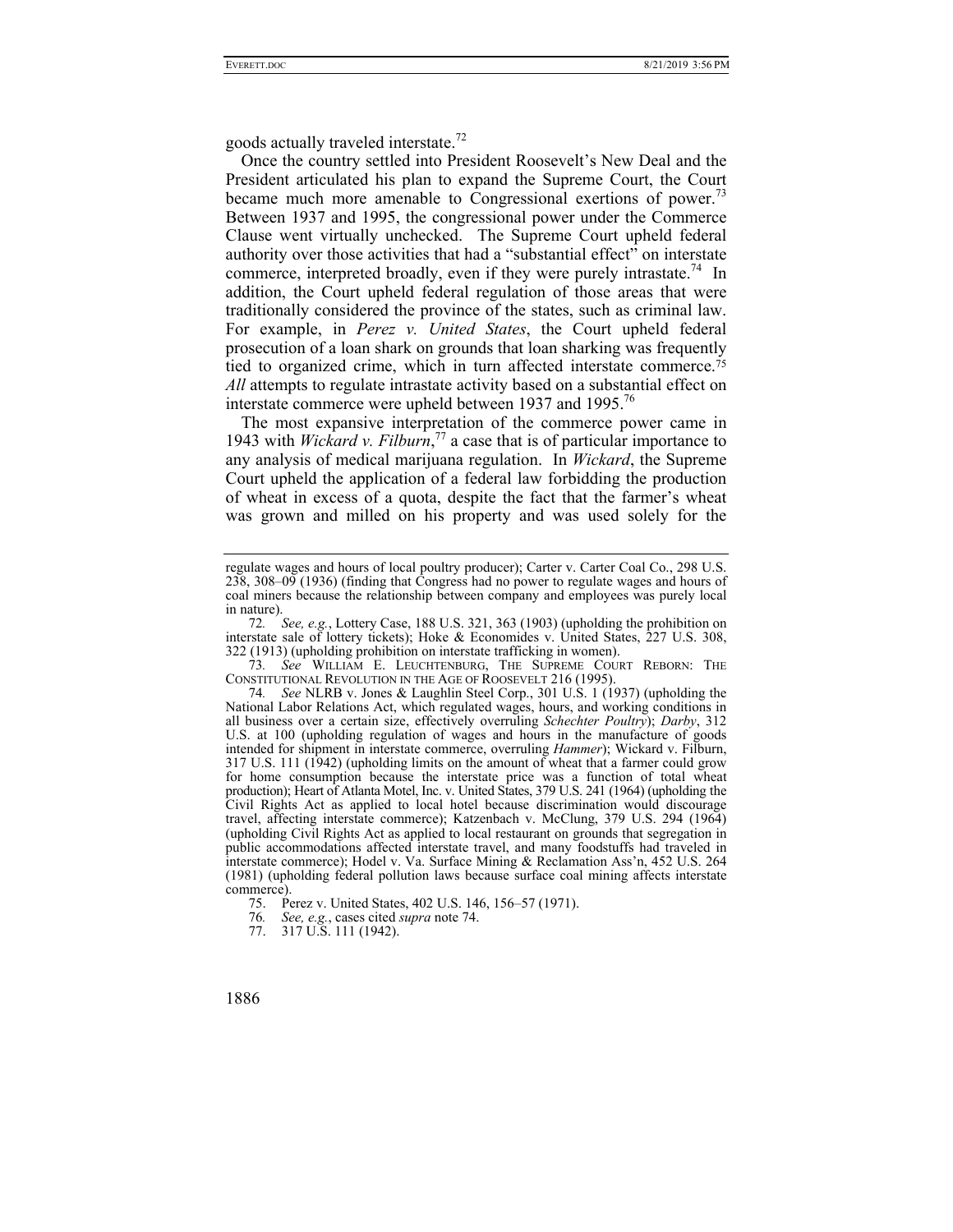farmer's personal consumption.<sup>78</sup> The court reasoned that because Mr. Filburn would no longer need to purchase wheat on the market, his actions, in combination with others similarly situated, would substantially affect interstate commerce.79 As later articulated in *Maryland v. Wirtz*, 80 *Wickard*'s aggregation rule became known as the "enterprise concept," standing for the proposition that if a statute regulates an enterprise that is substantially related to interstate commerce, the "*de minimis* character of individual instances arising under that statute is of no consequence."<sup>81</sup> In other words, Congress can lawfully regulate a large industry or enterprise by exercising control over its smaller parts, whether those parts affect interstate commerce or not.<sup>82</sup> Congress reacted to cases like *Wickard*,<sup>83</sup> *Wirtz*,<sup>84</sup> and *Perez*<sup>85</sup> by dramatically expanding federal criminal legislation.<sup>86</sup>

In 1995, the Supreme Court made a striking shift in its Commerce Clause jurisprudence when it invalidated the federal Gun-Free School Zones Act of 1990<sup>87</sup> in *United States v. Lopez*.<sup>88</sup> The court rearticulated that the test to be applied is whether the activity in question "'substantially affects' interstate commerce,"89 and held that the law at issue was invalid as it "neither regulates a commercial activity nor contains a requirement that the possession be connected in any way to interstate commerce."90 Chief Justice Rehnquist, for the majority, stated:

The broad language in [past] opinions has suggested the possibility of additional expansion, but we decline here to proceed any further. To do so would require us to conclude . . . that there never will be a distinction between what is truly national and what is truly local. This we are unwilling to do.91

81*. Id.* at 196 n.27.

<sup>78</sup>*. Id*. at 127–28.

<sup>79</sup>*. Id*.

 <sup>80. 392</sup> U.S. 183 (1968), *overruled by* Nat'l League of Cities v. Usery, 426 U.S. 833 (1976). In *Wirtz,* the Supreme Court held that Congress could regulate labor relations involving a small group of employees because labor-related problems in one group of employees could lead to problems with the entire enterprise, which would affect interstate commerce. *Id.* at 192.

<sup>82</sup>*. Id.*

 <sup>83. 317</sup> U.S. 111.

 <sup>84. 392</sup> U.S. 183.

 <sup>85. 402</sup> U.S. 146.

 <sup>86.</sup> Newbern, *supra* note 8, at 1602–05.

 <sup>87. 18</sup> U.S.C. § 922 (2000). The Gun-Free School Zones Act made it a federal offense for anyone to possess a firearm in a "school zone." *Id.* § 922(q)(2)(A).

 <sup>88. 514</sup> U.S. 549 (1995).

<sup>89</sup>*. Id*. at 559.

<sup>90</sup>*. Id*. at 551.

<sup>91</sup>*. Id.* at 567–68 (citations omitted). In context, the national/local distinction

 <sup>1887</sup>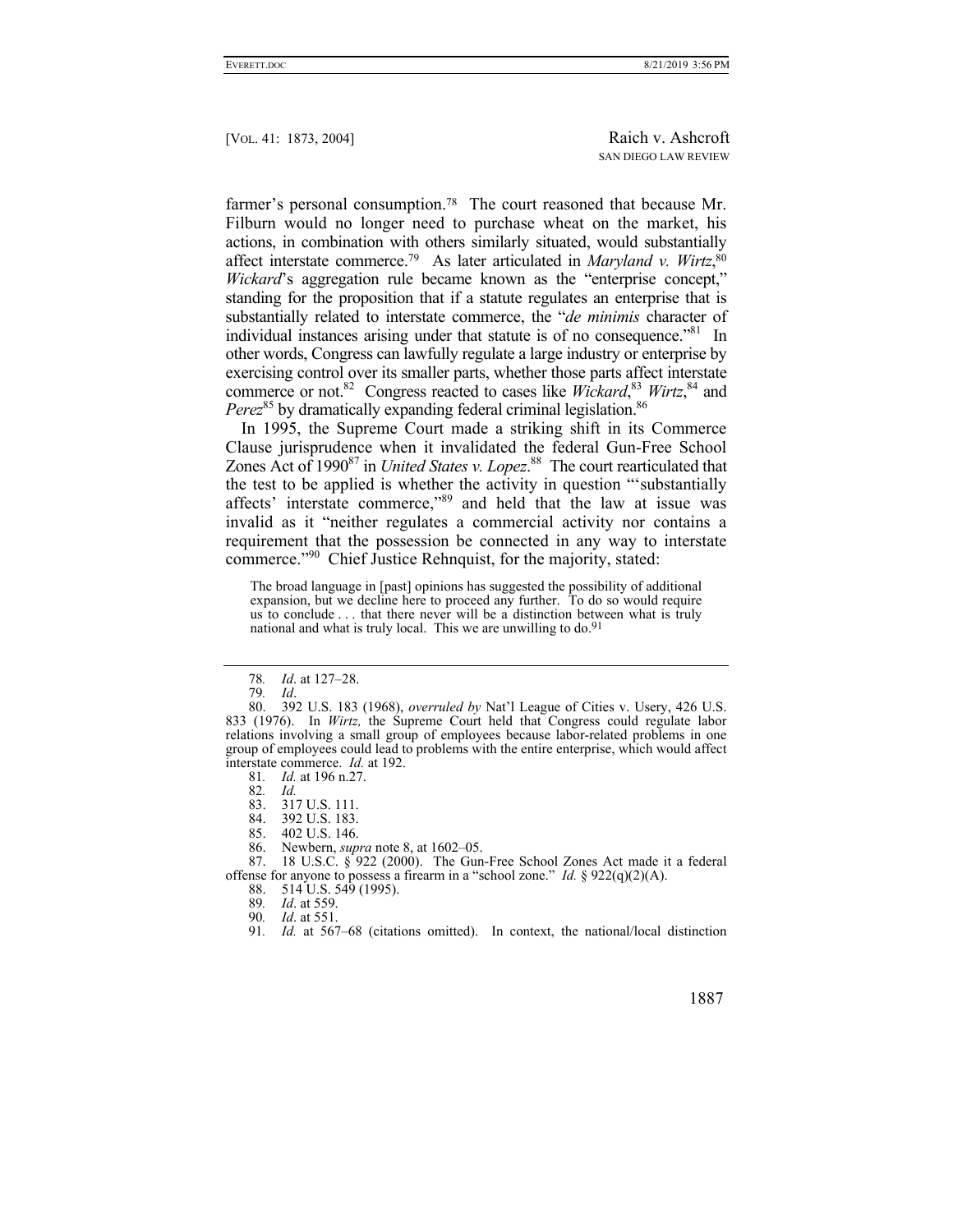The impact of *Lopez* was immediate and dramatic. Within four years, 566 cases arguing Commerce Clause violations were filed in federal courts, with over eighty filed in the first eight months. $92$ 

In the year 2000, the Supreme Court reaffirmed its new, restrictive position on the commerce power in *United States v. Morrison*. 93 Despite a presumption of constitutionality based on "[d]ue respect for the decisions of a coordinate branch of Government,<sup>"94</sup> the Court struck down the Violence Against Women Act.<sup>95</sup> Notably, the statute at issue contained extensive congressional findings that violence against women affected interstate commerce because it deterred victims from traveling and doing business interstate.<sup>96</sup> However, the Court considered this Congressional finding insufficient, rejecting the argument "that Congress may regulate noneconomic, violent criminal conduct based *solely on that conduct's aggregate effect* on interstate commerce."<sup>97</sup>

In addition to reaffirming *Lopez*, the *Morrison* court articulated four considerations that are relevant to a Commerce Clause analysis.<sup>98</sup> First, the Court considered whether the activity in question was economic in nature.<sup>99</sup> Second, the Court considered whether the statute in question contained a "jurisdictional element" that may establish a connection with

92. Newbern, *supra* note 8, at 1607.

93. 529 U.S. 598 (2000).

94*. Id*. at 607.

95*. Id.* at 627. The Violence Against Women Act provided a federal civil remedy for victims of crimes of violence motivated by gender. 42 U.S.C. § 13981 (2000).

96*. Morrison*, 529 U.S. at 615. Justice Souter, writing for the four dissenters, found that the findings were sufficient to support the exercise of Congressional power. *Id.* at 634 (Souter, J., dissenting).

97*. Id.* at 617 (emphasis added). While this language seems to flatly contradict *Wickard* and reject the aggregation rule, the *Morrison* court did not overrule that case. Instead, the majority distinguished the activity in *Wickard* as "economic," *id*. at 610, while the activity in question in *Morrison* was "noneconomic." *Id.* at 617.

98*. Id.* at 610–13.

99*. Id.* at 610. The court reasoned that "a fair reading of *Lopez* shows that the noneconomic, criminal nature of the conduct at issue was central to our decision . . . . *Id.* The Court stated: "Gender-motivated crimes of violence are not, in any sense of the phrase, economic activity." *Id.* at 613. This economic/noneconomic distinction has resulted in the criticism that it is unworkable. *See* Jesse H. Choper, *Taming Congress's Power Under the Commerce Clause: What Does the Near Future Portend?*, 55 ARK. L. REV. 731, 737–43 (2003). As discussed below, this distinction provides no real guidance to courts, as the way in which one defines the class of activities involved in a case determines whether it is economic or noneconomic, commercial or noncommercial. *See infra* Parts IV.B, V.

merely highlights the basic question: whether the activity substantially affects interstate commerce. *Id*. at 567. The Supreme Court in *NLRB v. Jones & Laughlin Steel Corp.* warned that the commerce power "may not be extended so as to embrace effects upon interstate commerce so indirect and remote that to embrace them, in view of our complex society, would effectually obliterate the distinction between what is national and what is local and create a completely centralized government." 301 U.S. 1, 37 (1937).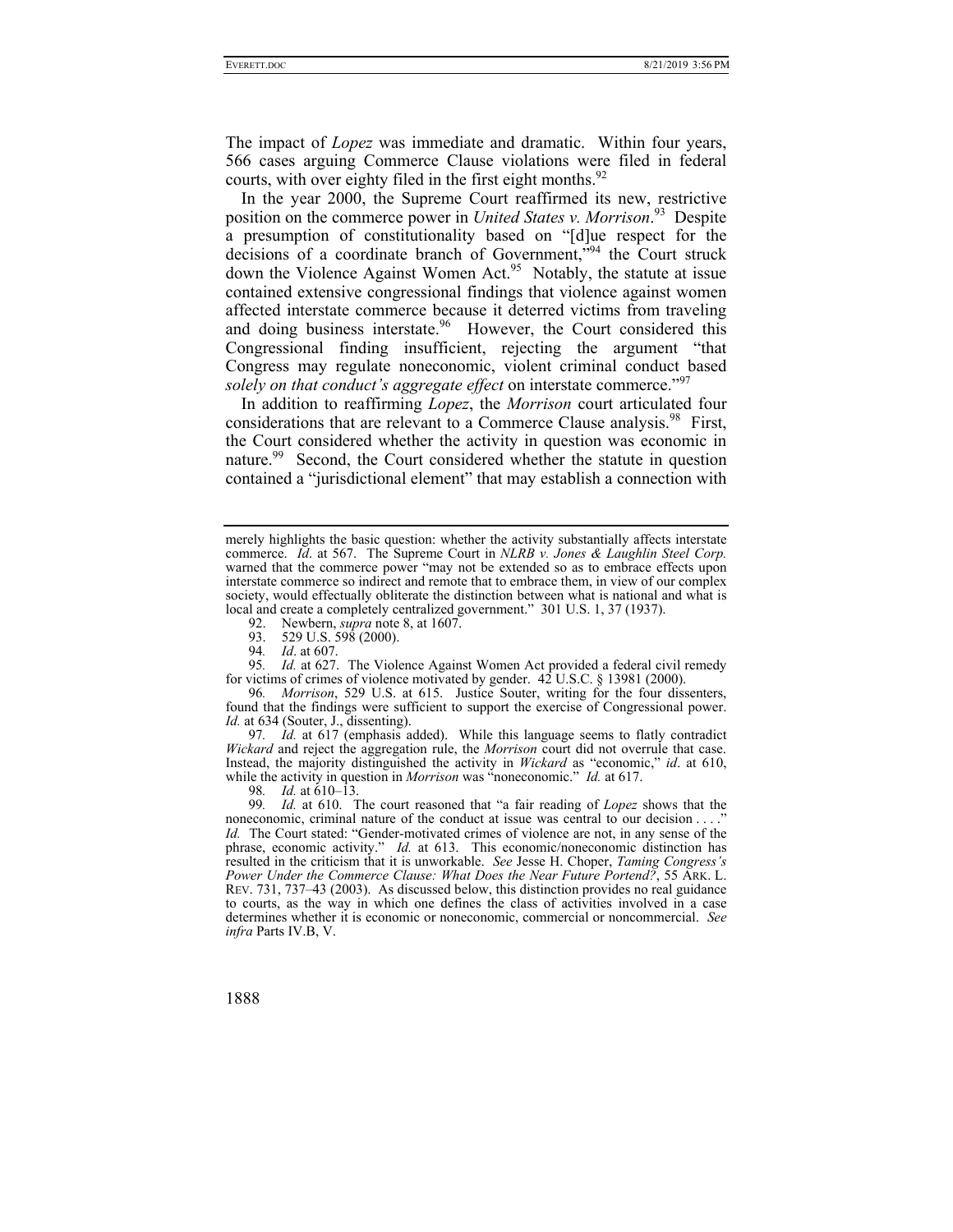interstate commerce.100 Third, the Court stated that the legislative history was relevant to a Commerce Clause analysis, in order to aid the court in evaluating the effect on interstate commerce, when it was not readily apparent.<sup>101</sup> However, "the existence of congressional findings is not sufficient, by itself, to sustain the constitutionality of Commerce Clause legislation."102 Finally, the fourth factor articulated by the Court was whether the link between the activity and the effect on interstate commerce was "attenuated."103 Whether an effect is "attenuated" is not defined by a clear test or standard, and, therefore, this fourth factor has become the most important in any Commerce Clause analysis.<sup>104</sup>

The willingness on the part of the Supreme Court to limit Congressional power under the Commerce Clause, as articulated in *Lopez* and *Morrison*, has led the notoriously liberal Ninth Circuit to issue several recent decisions that place similar limits on the reach of Congress.<sup>105</sup>

#### *B. Ninth Circuit Commerce Clause Jurisprudence Following* Morrison

In three recent cases, the Ninth Circuit has applied the *Lopez* and *Morrison* analysis to possession of child pornography,<sup>106</sup> machine guns,<sup>107</sup> and medical marijuana.<sup>108</sup> In each of these cases, the activity in question was not clearly economic or noneconomic in nature. Despite this ambiguity, the court in each case *defined* the activity as noneconomic<sup>109</sup> and, therefore, found the connection to interstate commerce too attenuated to justify the exercise of congressional power.<sup>110</sup>

In *United States v. McCoy*, the Ninth Circuit held that a federal statute

<sup>110</sup>*. McCoy*, 323 F.3d at 1133; *Stewart*, 348 F.3d at 1138; *Raich II*, 352 F.3d at 1233.



<sup>100</sup>*. Morrison*, 529 U.S. at 611–12. The statute in question did not contain any jurisdictional element. *Id*. at 613.

<sup>101</sup>*. Id.* at 612.

<sup>102</sup>*. Id.* at 614.

<sup>103</sup>*. Id.* at 612. In the case of the Violence Against Women Act, there were ample congressional findings. However, the findings involved a causal chain that did not support a finding of "substantial effects." *Id*. at 615.

<sup>104</sup>*. See infra* Parts IV.B, V.

<sup>105</sup>*. See infra* Parts IV.B, V; *see also supra* note 15 (discussing the issue of political ideology and federalism).

 <sup>106.</sup> United States v. McCoy, 323 F.3d 1114 (9th Cir. 2003).

 <sup>107.</sup> United States v. Stewart, 348 F.3d 1132 (9th Cir. 2003).

 <sup>108.</sup> *Raich II*, 352 F.3d 1222 (9th Cir. 2003), *cert. granted*, 124 S. Ct. 2909 (2004).

<sup>109</sup>*. McCoy*, 323 F.3d at 1131; *Stewart*, 348 F.3d at 1138; *Raich II*, 352 F.3d at 1228.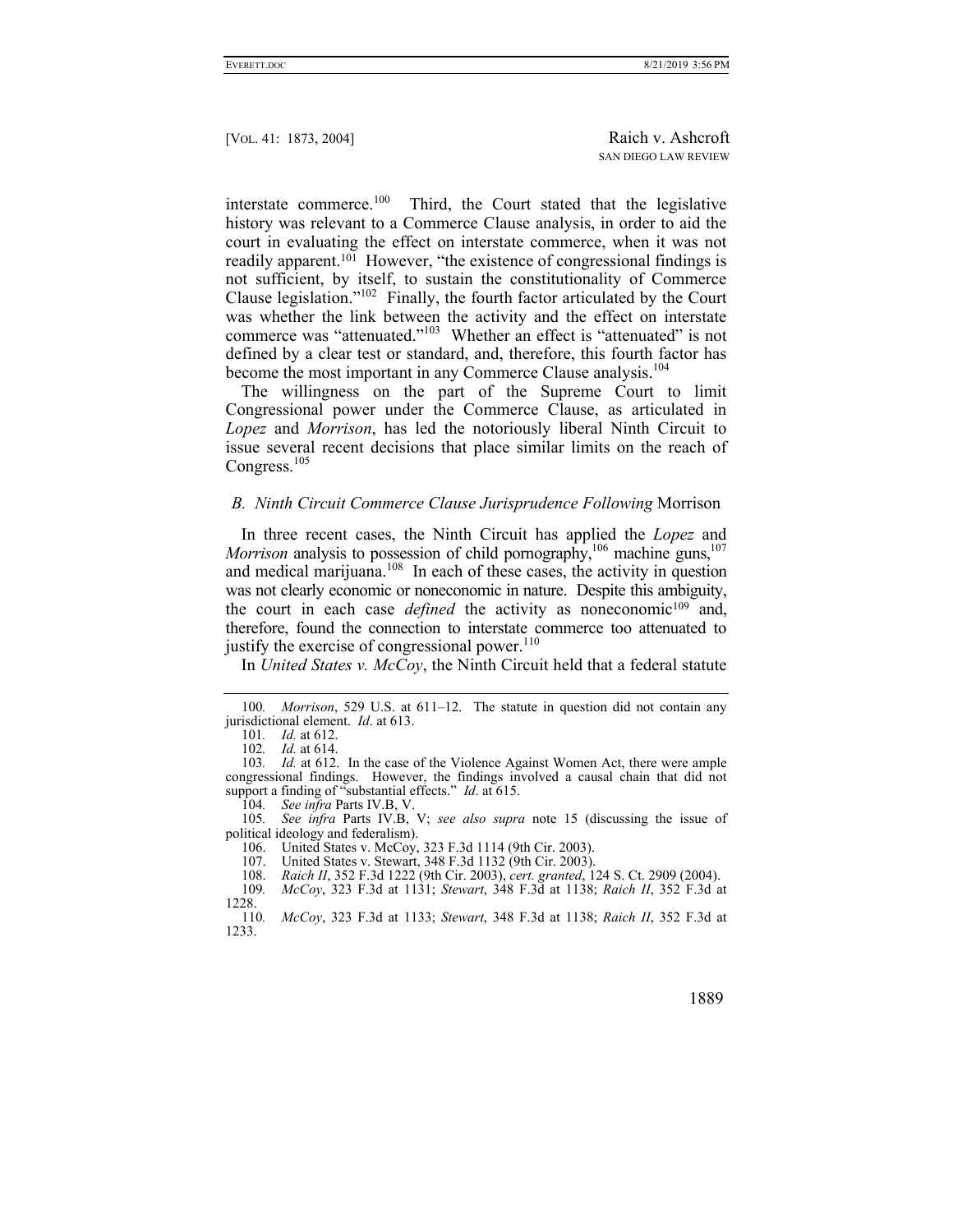prohibiting the possession of child pornography was unconstitutional as it applied to "simple intrastate possession of a visual depiction (or depictions) that has not been mailed, shipped, or transported interstate and is not intended for interstate distribution."<sup>111</sup> The court explicitly limited its holding to that narrowly defined class of activities, avoiding the enterprise concept by reasoning that the activity in question was not merely "idiosyncratic facts of an individual instance of *de minimis* character."<sup>112</sup>

Applying the four-part *Morrison* test, the court found first that the activity in question differed from the activity in *Wickard*, and, as such, it was sufficiently noneconomic.<sup>113</sup> The court also dismissed the *attenuation* factor because it saw no relationship, "attenuated or otherwise, between the regulated activity and interstate commerce."<sup>114</sup>

The remaining two *Morrison* factors were more complicated. The statute at issue in *McCoy* did contain an express "jurisdictional hook" that was intended by Congress to satisfy Commerce Clause concerns.<sup>115</sup> However, the court readily dismissed this because it "not only fails to limit the reach of the statute to any category or categories of cases that have a particular effect on interstate commerce, but . . . it encompasses virtually *every* case imaginable . . . ."116 In other words, a jurisdictional limitation is meaningless if it does not actually limit the application of the statute to that which affects interstate commerce.

Finally, the *McCoy* court addressed the existence of legislative findings relating to the affect on interstate commerce.117 In *Morrison*, the availability of more extensive and more specific findings were not sufficient for the Supreme Court to find the statute constitutional. Likewise, the *McCoy* court did not hesitate to dismiss the legislative

115*. Id*. The statute was limited to pornography in which the paper, film, or cameras used had traveled in interstate commerce. *Id.* at 1125.

116*. Id.* at 1124.

<sup>111</sup>*. McCoy*, 323 F.3d at 1133.

<sup>112</sup>*. Id.* at 1132. *See* discussion *supra* Part IV.A.

 <sup>113.</sup> Whereas Filburn's wheat was intended to replace an item in interstate commerce, the photo at issue in *McCoy* was not intended for any kind of economic or commercial uses*. McCoy*, 323 F.3d at 1122. The court dismissed the reasoning of the Third Circuit in a similar case, which held the same activity to be economic in nature based on an "addiction theory" as "creative speculation." *Id.* at 1121. In *United States v. Rodia*, 194 F.3d 465, 477 (3d Cir. 1999), the court reasoned that Congress could have concluded that purely home-based possession of child pornography would lead to an increased demand on the part of the possessor, thus causing the person to engage in economic activity that would affect interstate commerce. *McCoy*, 323 F.3d at 1121.

<sup>114</sup>*. McCoy*, 323 F.3d at 1124.

<sup>117</sup>*. Id.* at 1126–28. Unlike the statute at issue in *Morrison*, Congress had not made findings specifically linking noncommercial intrastate activity to interstate commerce. Instead, the findings present in the legislative history involved only general conclusions regarding the pornography industry. *Id.* at 1127.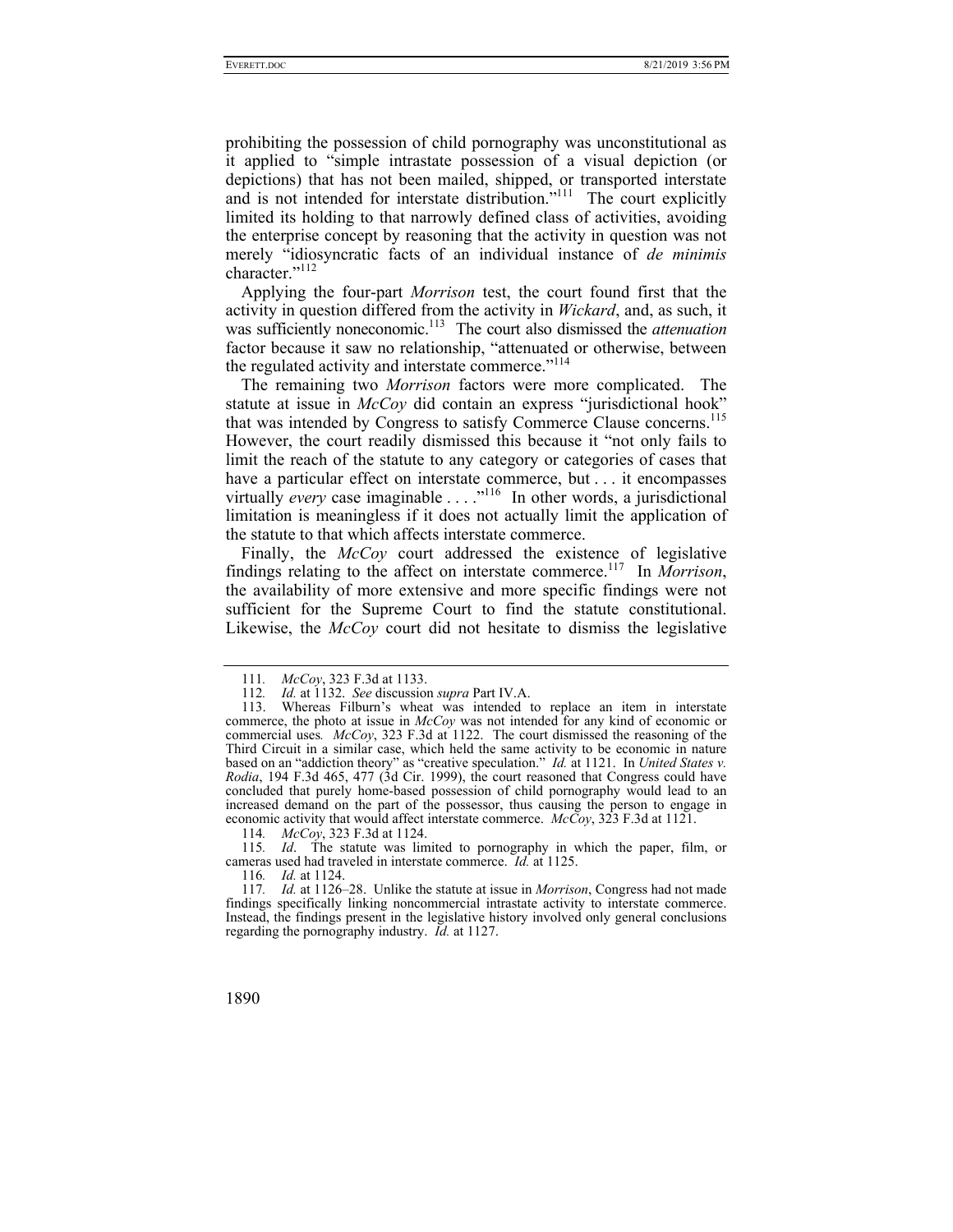findings as giving no support to the federal assertion of power over the "simple intrastate possession" of a "home-grown" picture of a child.<sup>118</sup>

Relying on *Lopez*, *Morrison*, and *McCoy*, the Ninth Circuit decided *United States v. Stewart* in November 2003.<sup>119</sup> In *Stewart*, the court overturned a conviction for possession of firearms because the connection with interstate commerce was too attenuated.<sup>120</sup> The only tangible connection to interstate commerce was the travel of unusable parts of the guns in question. Because "[a]t some level, of course, everything we own is composed of something that once traveled in commerce,"121 the court refused to find that the defendant had used the channels of interstate commerce,122 and instead engaged in a *Morrison* analysis of whether the activity "substantially affected" interstate commerce.<sup>123</sup>

Applying the *Morrison* test to the statute at issue in *Stewart*, Judge Kozinski deemed the first and fourth factors<sup>124</sup> "the most important"<sup>125</sup> and found that the possession of a machine gun was not economic in nature and that any effect on interstate commerce was attenuated.<sup>126</sup> The dissent would have categorized Stewart's possession of his homemade machine gun as part of a larger general class of activity (any possession of machine guns), and would have held that this general class of activity interfered with the interstate trafficking in machine guns, thereby clearly affecting interstate commerce.<sup>127</sup> However, the majority chose to narrowly categorize Stewart's possession of his homemade gun. Judge Kozinski

123*. Stewart*, 348 F.3d at 1136.

 124. The first Morrison factor is whether the regulation attempts to regulate activity that is *economic* in nature. The fourth factor is the effect on interstate commerce. United States v. Morrison, 529 U.S. 598, 610–13 (2000).

125*. Stewart*, 348 F.3d at 1137 (citing United States v. McCoy, 323 F.3d 1114, 1119 (9th Cir. 2003)).

126*. Stewart*, 348 F.3d at 1137–38. The court also stated that the other two *Morrison* factors led to the conclusion that the statute was unconstitutional as applied. The statute contained no jurisdictional element, and "[n]othing in the legislative history suggest[ed] that Congress ever considered the impact of purely intrastate possession of homemade machine guns on interstate commerce . . . ." *Id.* at 1138–40.

127*. Id.* at 1143 (Restani, J., concurring in part, dissenting in part).

<sup>118</sup>*. Id.* at 1129.

 <sup>119. 348</sup> F.3d 1132 (9th Cir. 2003).

<sup>120</sup>*. Id.* at 1137.

<sup>121</sup>*. Id.* at 1135.

<sup>122</sup>*. Id*. *Lopez* identified three categories of activities over which Congressional Commerce power extends: (1) the use of the channels of interstate commerce; (2) the instrumentalities of interstate commerce, or persons or things in interstate commerce; and (3) that which has a substantial relation to interstate commerce. United States v. Lopez, 514 U.S. 549, 558–59 (1995).<br>123. Stewart, 348 F.3d at 1136.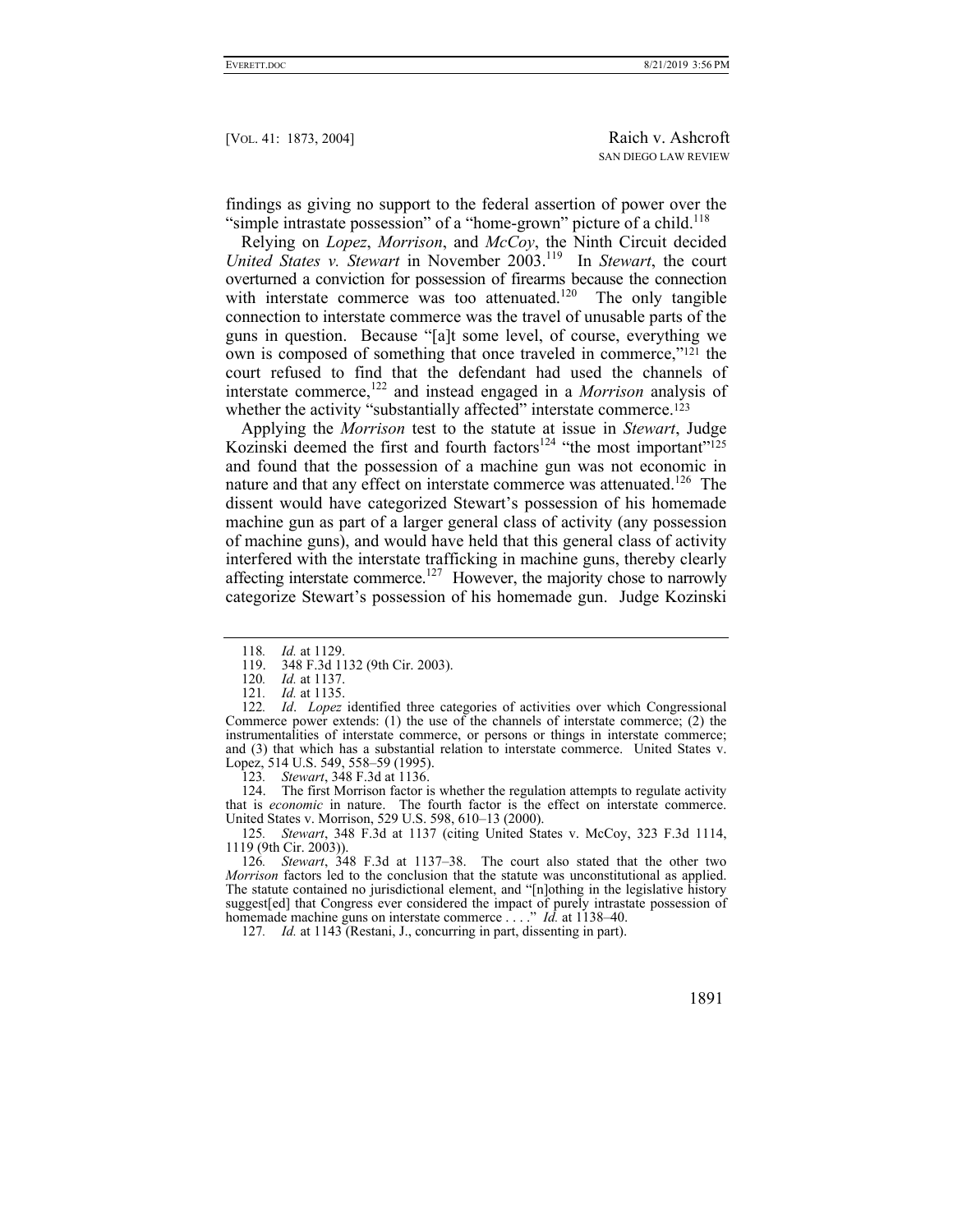reasoned that possession of a gun by a person who would not otherwise purchase such a gun, composed of legally available parts, assembled at home, and not intended for sale, was not commercial in nature and did not sufficiently affect interstate commerce.<sup>128</sup> Therefore, by narrowly classifying Stewart's activity, the court found that the statute, as applied to Stewart's activity, was an impermissible extension of the commerce power.<sup>129</sup>

Related to the issue of a narrow classification, the *Stewart* court also addressed the issue of whether an "as applied" Commerce Clause challenge was appropriate.<sup>130</sup> By narrowly classifying the activity in question, a court risks running afoul of the enterprise concept articulated in *Wirtz*. 131 If a statute regulates a large enterprise that affects interstate commerce, the "*de minimis* character of individual instances arising under that statute is of no consequence."<sup>132</sup> Potentially, this concept could limit "as applied" challenges under the Commerce Clause, depending on how the activity is defined. However, Judge Kozinski avoided the impact of this rule by reasoning that the issue only arises when the *individual instances* could affect a large enterprise that could interfere with interstate commerce.<sup>133</sup> Stewart's possession, as narrowly defined by the majority, was not part of a larger enterprise, and, therefore, the enterprise concept did not affect the case.<sup>134</sup>

It is in light of these cases that a panel of the Ninth Circuit decided *Raich v. Ashcroft*.

## V. ANALYSIS OF *RAICH*

As demonstrated in the preceding section, the way a court defines the activity in question in a case affects both the *Morrison* four-factor analysis and the validity of the "as applied" challenge. In *Raich*, the Ninth Circuit defines the activity in question as "the intrastate, noncommercial cultivation, possession and use of marijuana for personal medical purposes on the advice of a physician."<sup>135</sup>

133*. Stewart*, 348 F.3d at 1141.

134*. Id*.

<sup>128</sup>*. Id.* at 1138.

<sup>129</sup>*. Id.*

<sup>130</sup>*. Id.* at 1140–41.

 <sup>131.</sup> Maryland v. Wirtz, 392 U.S. 183, 196 n.27 (1968), *overruled by* Nat'l League of Cities v. Usery, 426 U.S. 833 (1976).

<sup>132</sup>*. Id*. This issue was not relevant to *Lopez* or *Morrison*, as both involved challenges to each statute on its face. *See* United States v. Lopez, 514 U.S. 549, 551 (1995); United States v. Morrison, 529 U.S. 598, 601–02 (2000). However, *McCoy* was an "as applied" challenge, and the dissent challenged the issue in that case. *See* United States v. McCoy, 323 F.3d 1114, 1133–34 (9th Cir. 2003) (Trott, J., dissenting).

 <sup>135.</sup> *Raich II*, 352 F.3d 1222, 1228 (9th Cir. 2003), *cert. granted*, 124 S. Ct. 2909

<sup>1892</sup>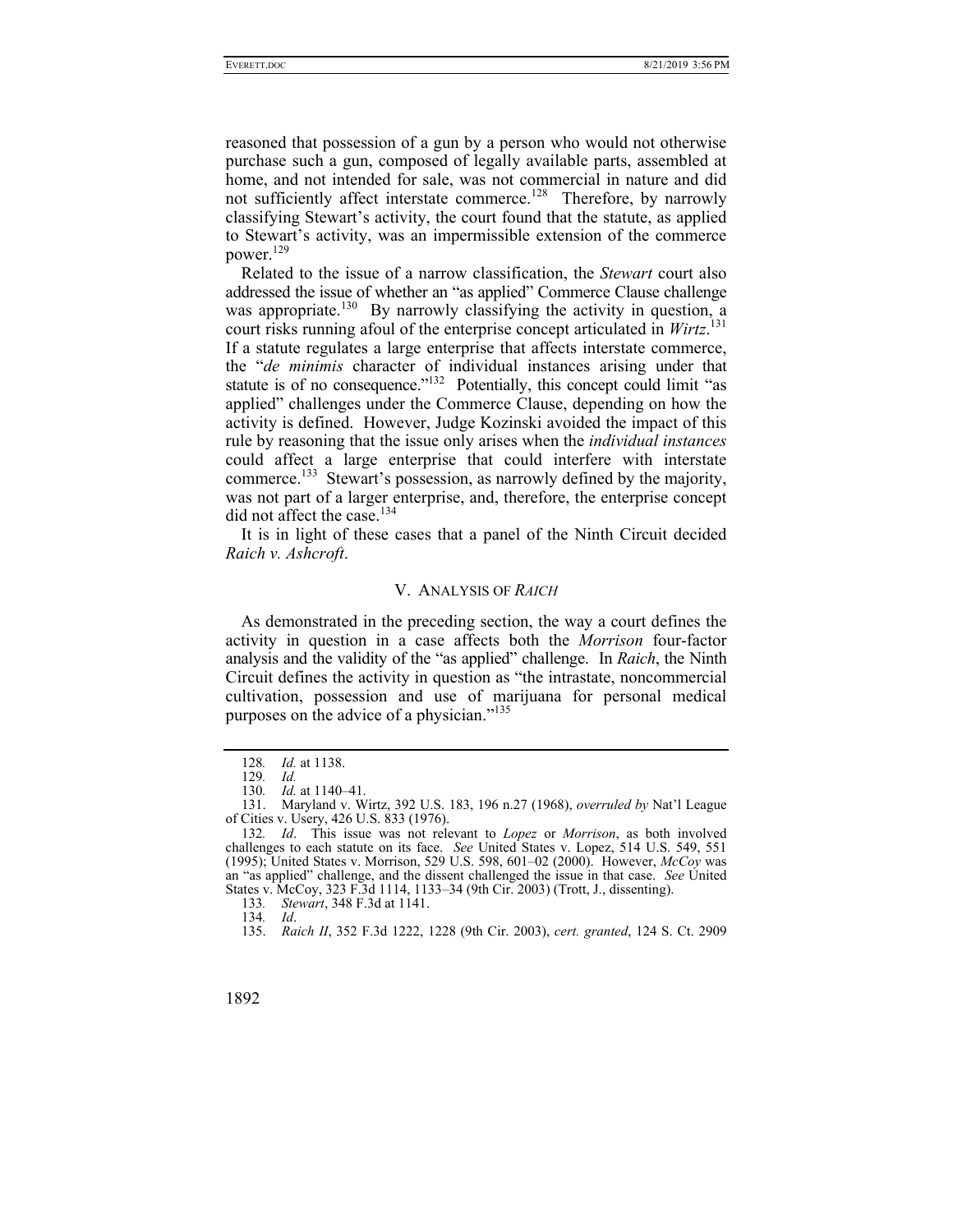While Judge Beam in dissent quarreled with the use of "noncommercial" in the definition of the class of activities, he took no issue with the majority defining possession and use of marijuana for medical purposes as a separate class of activities.136 The majority proffered three grounds for its conclusion.137 First, because of the involvement of a physician, the concern regarding the user's health is significantly different.<sup>138</sup> Second, marijuana prescribed by a physician does not contribute to the spread of *drug abuse*. 139 Finally, marijuana for medicinal use is distinct insofar as it is not intended for distribution.<sup>140</sup>

It is a matter of simple logic to conclude that possession of marijuana for medical use is a distinct class of activity from use and possession of marijuana with the intent to distribute it. In addition, as a matter of common usage, *medical marijuana* is a distinct class of activities, as demonstrated by the nine states that have passed statutes similar to the Compassionate Use Act and the fact that the majority of American adults support legalization of medical marijuana.<sup>141</sup>

Once it had defined the class of activity in question, the *Raich* court applied the *Morrison* test to the CSA as it applied to the Plaintiffs.

## *A. The "Substantial Effects" Test*

Applying the four *Morrison* factors<sup>142</sup> to "the intrastate, noncommercial cultivation, possession and use of marijuana for personal medical purposes on the advice of a physician,"143 the Ninth Circuit found that the CSA, as applied to the plaintiffs, was likely unconstitutional, and therefore the requested injunction should issue.144 In analyzing the first *Morrison* factor—whether the statute regulates commerce or an

(2004).

 142. The court reiterated that the first and fourth factors are the most important. *Raich II*, 352 F.3d at 1229 (citing United States v. McCoy, 323 F.3d 1114, 1119 (9th Cir.  $2003$ )).<br>143.

144*. Id.* at 1235.

<sup>136</sup>*. Id.* at 1239.

<sup>137</sup>*. Id.* at 1228.

<sup>138</sup>*. Id*.

<sup>139</sup>*. Id*.

<sup>140</sup>*. Id*.

<sup>141</sup>*. See, e.g.*, Stein et al., *supra* note 9, at 57 (citing a Time/CNN poll showing that eighty percent of adults favor legalization). The Compassionate Use Act specifically provides that it does not override legislation relating to nonmedical use of marijuana, or use that "endangers others." CAL. HEALTH & SAFETY CODE  $\S 11362.5(b)(2)$  (West Supp. 2004).

<sup>143</sup>*. Raich II*, 352 F.3d at 1228.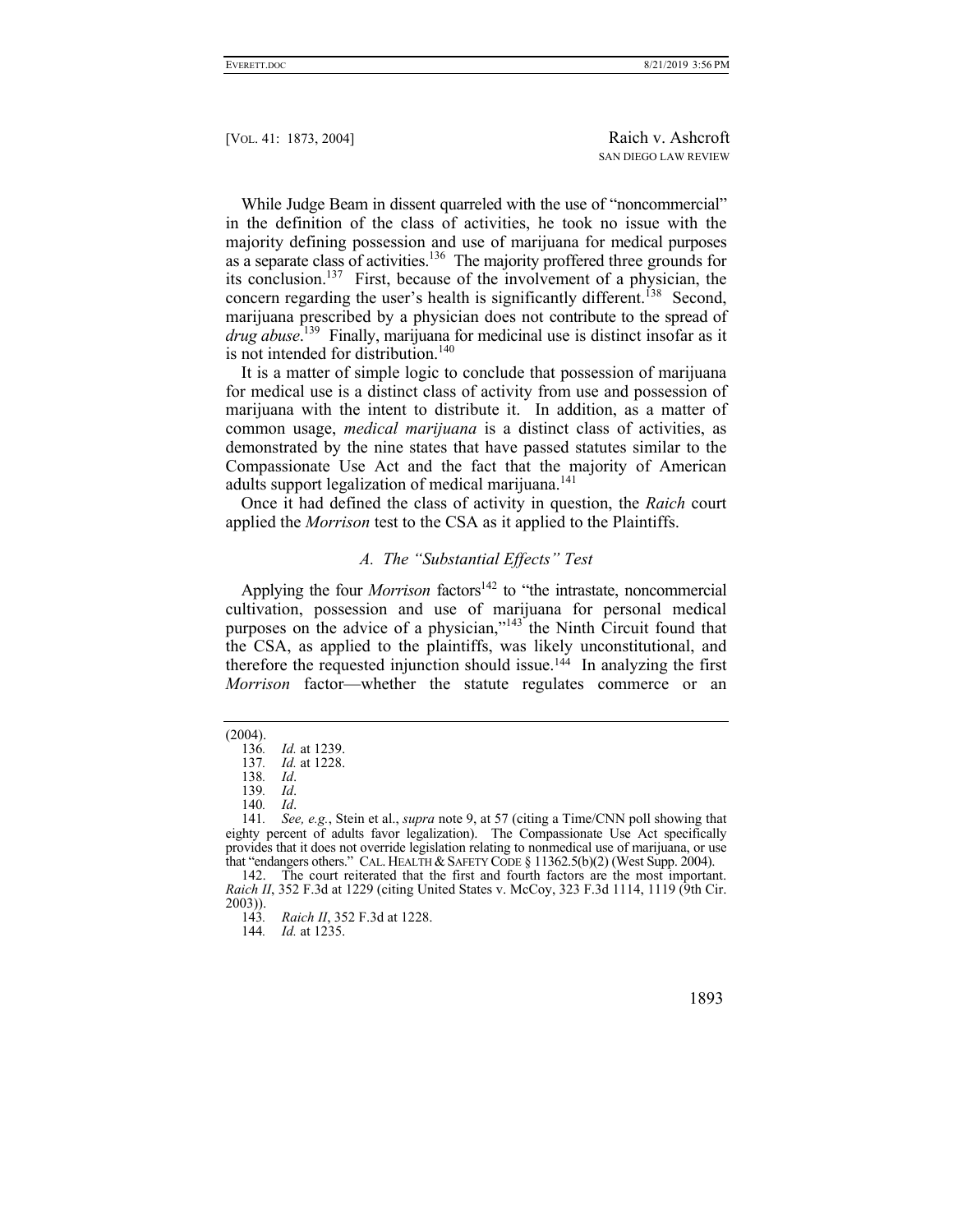economic enterprise—the court admitted that "[c]learly, the way in which the activity or class of activities is defined is critical."<sup>145</sup> The majority reasoned that the class of activities in question (medical use of marijuana) was not in any way commercial.<sup>146</sup>

Defining the activity as the court did was essential to this conclusion.<sup>147</sup> By limiting its analysis to medicinal marijuana, the court found that "[l]acking sale, exchange, or distribution, the activity does not possess the essential elements of commerce."148 Like the dissent in *Stewart*, the dissent in *Raich* would have defined the class of activities more generally, as part of an enterprise involving a product that is fungible, "for which there is a well-established and variable interstate market."<sup>149</sup> As such, the dissent would have found *Wickard* controlling.<sup>150</sup> While wheat and marijuana seem, on the surface, to be interchangeable for purposes of the *Morrison* analysis, the court correctly noted that the difference lay in whether or not the activity was commercial or economic.<sup>151</sup> While activities related to the sale of marijuana were clearly commercial, the majority considered the possession and use of *medical* marijuana "a separate and distinct class of activities."<sup>152</sup>

The court properly and easily dismissed the second Morrison factor: the CSA contains no jurisdictional element that would limit its application.153

The court rightly admitted that the third *Morrison* factor, the presence of congressional findings regarding the effects of the regulated activity on interstate commerce, weighed in favor of a finding of the CSA's constitutionality.<sup>154</sup> In enacting the CSA, Congress did make specific findings regarding the effect of the drug trade on interstate commerce, which are embodied in the statute itself.<sup>155</sup> However, as the Supreme Court stated in *Morrison*, "the existence of congressional findings is not sufficient, by itself, to sustain the constitutionality of Commerce Clause legislation."156 The *Raich* court also noted that "there is no indication that Congress was considering anything like the class of activities at

<sup>145</sup>*. Id*. at 1228. 146*. Id.* at 1229–30.

<sup>147</sup>*. See id.* at 1239 (Beam, J., dissenting) ("I respectfully disagree with the court's insertion of the term 'noncommercial' into the class definition  $\dots$ .").

<sup>148</sup>*. Id.* at 1229–30.

<sup>149</sup>*. Id.* at 1239 (Beam, J., dissenting).

<sup>150</sup>*. Id.* at 1238 (Beam, J., dissenting) (arguing that the conduct at issue is "entirely indistinguishable from that of Mr. Filburn's").

<sup>151</sup>*. Id.* at 1230.

<sup>152</sup>*. Id.* at 1228.

<sup>153</sup>*. Id.* at 1231.

<sup>154</sup>*. Id.* at 1232. 155*. See infra* Part II.B.

 <sup>156.</sup> United States v. Morrison, 529 U.S. 598, 614 (2000).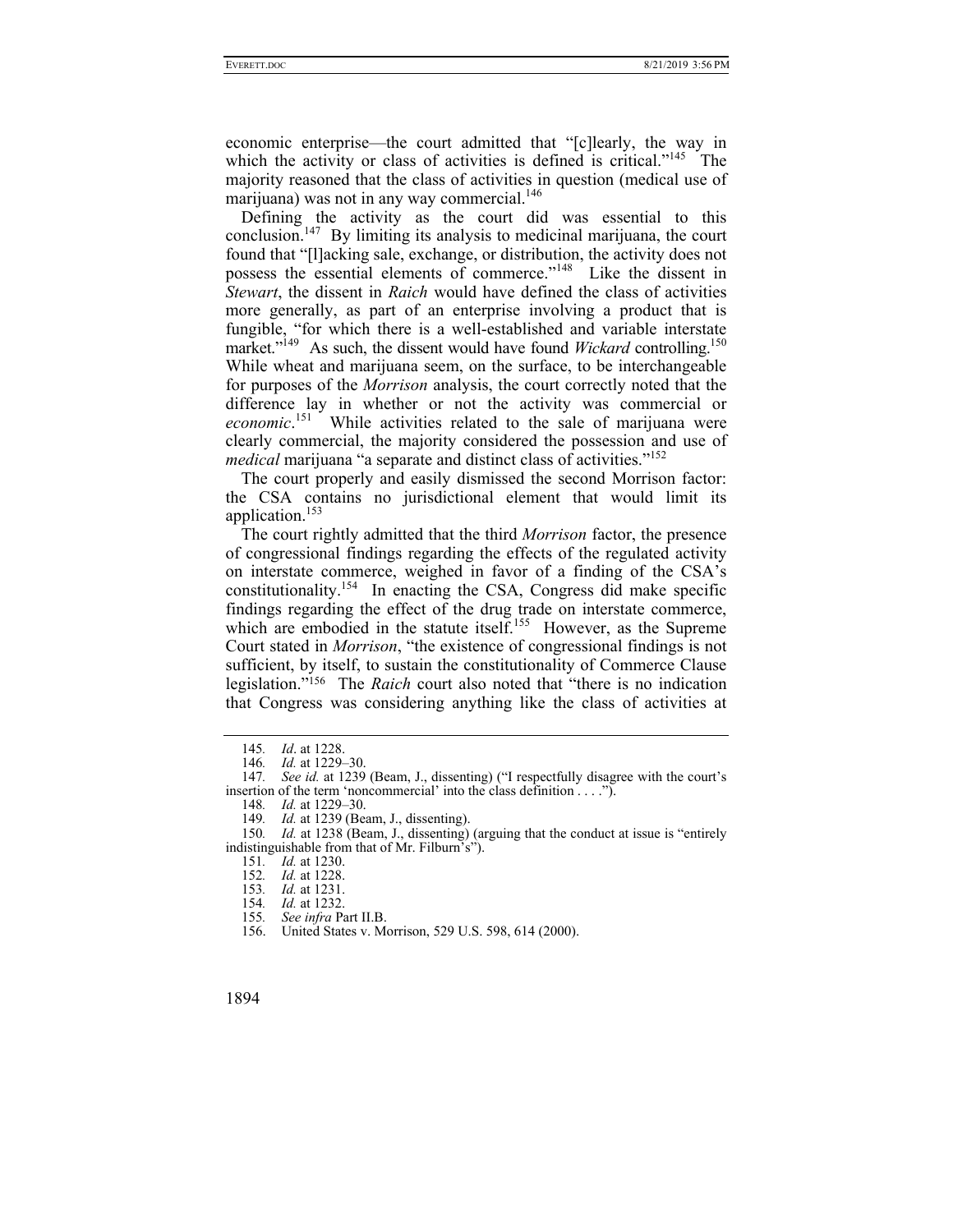issue here when it made its findings."157 This is likely correct, due to the fact that the federal government had a medical marijuana program in place at the time the  $\overline{CS}A$  was passed.<sup>158</sup> While this factor did weigh in favor of constitutionality, the court reiterated that it was not controlling, and that the first and fourth factors were most significant.<sup>159</sup>

Finally, the *Raich* court examined the fourth *Morrison* factor—whether the link between the activity and a substantial effect on interstate commerce is attenuated.160 While the court admitted that the cultivation and possession of medical marijuana could, conceivably, affect interstate commerce in some way, it was "far from clear that such an effect would be substantial."161 As Judge Kozinski stated in his concurring opinion to *Conant v. Walters*, "[m]edical marijuana, when grown locally for personal consumption, does not have any direct or obvious effect on interstate commerce."162 The *Raich* dissent argued that because marijuana was a *readily marketable economic commodity*, this case was distinguishable from both *McCoy* and *Stewart*, which both held that the link was too attenuated.<sup>163</sup> The dissent seemed to ignore the fact that both child pornography and machine guns are, in fact, readily marketable economic commodities.<sup>164</sup> The mere fact that a commodity is readily marketable does not necessarily lead to the conclusion that, in certain classes of activity involving that commodity, there is a link between that activity and interstate commerce.

The majority's definition of the class of activity in question in *Raich* determined the outcome of the *Morrison* analysis. Likewise, it enabled the majority to entertain the "as applied" challenge, despite the enterprise concept.

# *B. The "As Applied" Commerce Clause Challenge*

The enterprise concept, as discussed above, limits the court's power to overturn a statute in a particular case when the statute constitutionally

<sup>164</sup>*. See* United States v. McCoy, 323 F.3d 1114, 1119–20 (9th Cir. 2003); United States v. Stewart, 348 F.3d 1132, 1139 (9th Cir. 2003).



<sup>157</sup>*. Raich II*, 352 F.3d at 1232.

<sup>158.</sup> See supra note 35 and accompanying text.<br>159. Raich II, 352 F.3d at 1232–33.

*Raich II*, 352 F.3d at 1232–33.

<sup>160</sup>*. Id.* at 1233.

<sup>161</sup>*. Id.*

 <sup>162.</sup> Conant v. Walters, 309 F.3d 629, 647 (9th Cir. 2002) (Kozinski, J., concurring), *cert. denied*, 124 S. Ct. 387 (2003).

<sup>163</sup>*. Raich II*, 352 F.3d at 1242–43 (Beam, J., dissenting).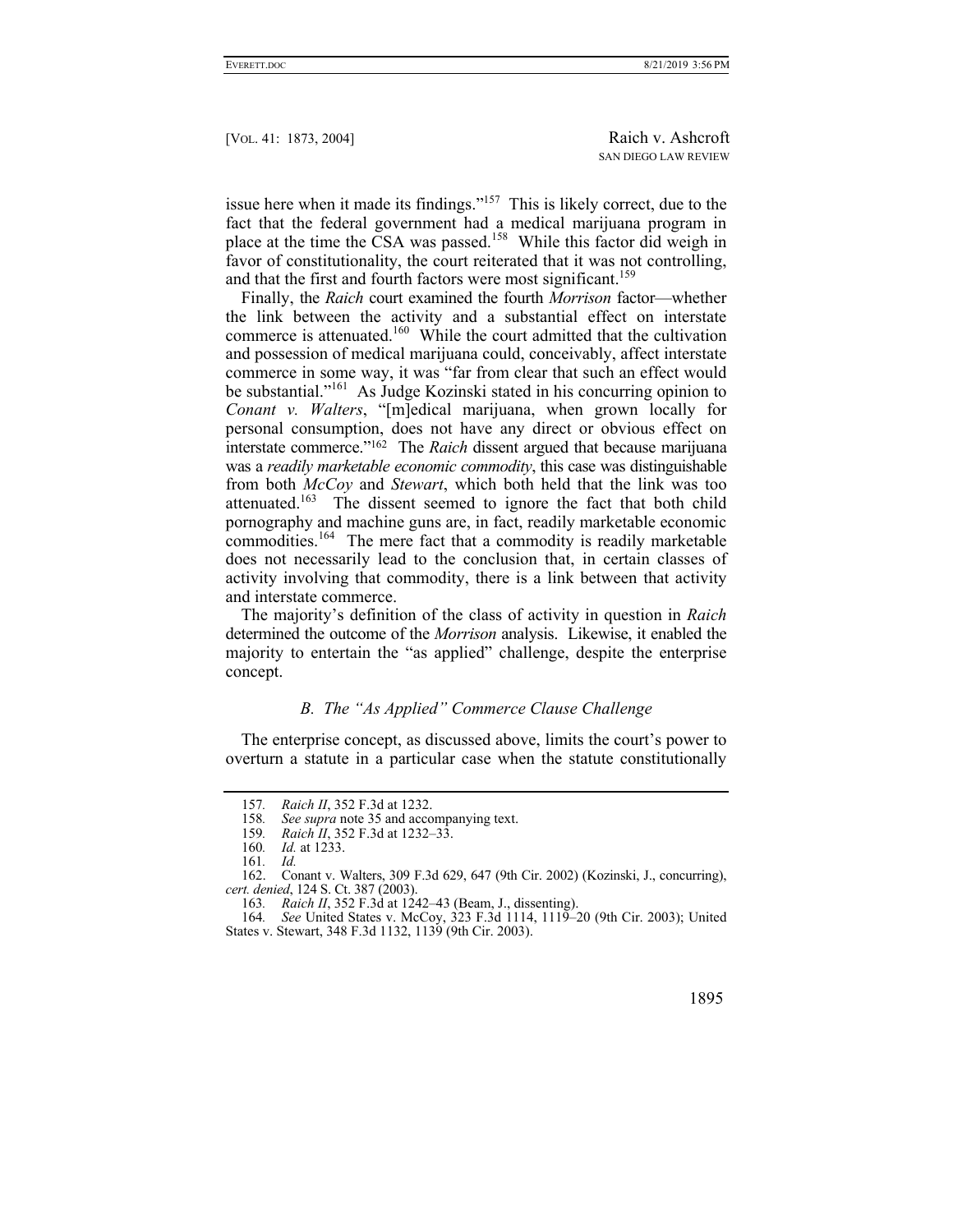regulates the *class of activities* involved.165 Thus, the major hurdle in *Raich* was to distinguish the class of activities involved from those involved in past cases in which the Ninth Circuit had upheld the CSA as applied to marijuana possession.<sup>166</sup> The court had held the CSA constitutional in those cases. Therefore, if the majority were to define the activity in *Raich* as part of that general class of activity (or larger enterprise), the plaintiffs' conduct would be "de minimis," and the enterprise concept would preclude a finding for the plaintiffs.

The cases in which the Ninth Circuit upheld the CSA are distinguishable from *Raich* in that they all involved some level of distributive intent.<sup>167</sup> Therefore, the court's narrow definition of both the activities at issue in *Raich* and the activities involved in past cases allowed the court to avoid the enterprise concept.<sup>168</sup> The past cases, according to the majority, involved the CSA as applied to drug *trafficking*. In contrast, Raich and Monson's activity was "the intrastate, noncommercial cultivation, possession and use of marijuana for personal medical purposes on the advice of a physician . . . .<sup>"169</sup> This activity represented a "substantial" portion" of the activity regulated by the federal CSA, and, after *McCoy* it is, therefore, a separate and distinct class of activities. $170$ 

#### VI. RECOMMENDATIONS

The Supreme Court should affirm the Ninth Circuit's decision. In the

 <sup>165. &</sup>quot;'[W]here a general regulatory statute bears a substantial relation to commerce, the *de minimis* character of individual instances arising under that statute is of no consequence.'" United States v. Lopez, 514 U.S. 549, 558 (1995) (quoting Maryland v. Wirtz, 392 U.S. 183, 197 n.27 (1968), *overruled by* Nat'l League of Cities v. Usery, 426 U.S. 833 (1976)); *see Raich II*, 352 F.3d at 1228 (quoting United States v. Visman, 919 F.2d 1390, 1393 (9th Cir. 1990)). The Supreme Court articulated the "class of activities" language in *Perez v. United States*, 402 U.S. 146, 154 (1971).

 <sup>166.</sup> The district court relied on these past cases to deny the plaintiff's request for an injunction. *Raich I*, 248 F. Supp. 2d 918, 925–26 (N.D. Cal. 2003), *rev'd*, 352 F.3d 1222 (9th Cir. 2003), *cert. granted*, 124 S. Ct. 2909 (2004).

<sup>167</sup>*. See* United States v. Rodriquez-Camacho, 468 F.2d 1220, 1221 (9th Cir. 1972) (involving intrastate *distribution*); *Visman*, 919 F.2d at 1392 (involving defendant who admitted to plan to "split the proceeds" with his brother); United States v. Tisor, 96 F.3d 370, 372–73 (9th Cir. 1996) (involving intrastate drug *trafficking*); United States v. Kim, 94 F.3d 1247, 1248 (9th Cir. 1996) (involving guilty plea to the charge of possession with intent to distribute).

<sup>168</sup>*. Raich II*, 352 F.3d at 1228–29.

<sup>169</sup>*. Id.* at 1228.

<sup>170</sup>*. Id.* at 1229. The court reasoned that use and possession of marijuana for medical purposes was a "substantial portion" of the activity regulated by the CSA because at the time of the decision, Alaska, Arizona, California, Colorado, Hawaii, Maine, Nevada, Oregon, and Washington had passed laws permitting it. *Id.*; *see*  discussion of *McCoy*, *supra* Part IV.B; *see also* County of Santa Cruz v. Ashcroft, 279 F. Supp. 2d 1192 (N.D. Cal. 2003) (applying the *Morrison* test to a Commerce Clause challenge of the CSA as applied to medicinal marijuana after *McCoy*).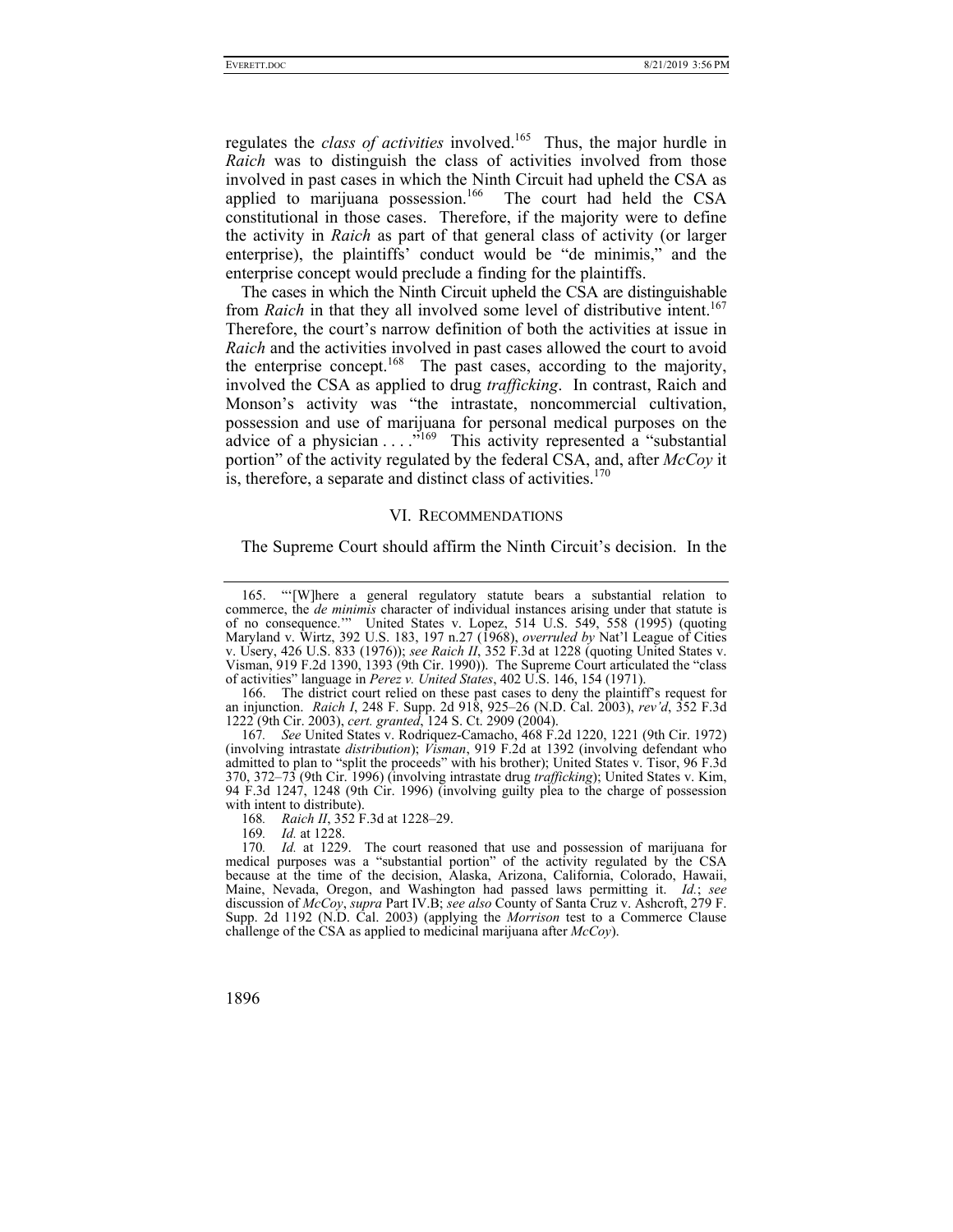interim, the Ninth Circuit and other courts of appeals should continue to apply the reasoning of *Raich* and narrowly define the classes of activities involved in Commerce Clause challenges.

Adopting a narrow definition of the class of activities is appropriate for two reasons. First, it is appropriate for the courts to limit the power of the federal government under the Commerce Clause. Our country has a dual system of government, in which the limitations on the reach of the federal government protect individual freedoms. James Madison wrote: "In the compound republic of America, the power surrendered by the people is first divided between two distinct governments, and then the portion allotted to each subdivided among distinct and separate departments. Hence a double security arises to the rights of the people."171 This *security* of rights requires that the federal government remain limited, as the Framers intended.<sup>172</sup> However, since the New Deal, the federal government has continued to expand. It now exerts power over most aspects of everyday life, including those areas traditionally left to the people or regulated by the states, such as criminal law.<sup>173</sup> The states, where individual citizens have more power to control the laws that govern them, are left with the Constitution, which, until recently, has provided very little protection against the assertions of federal authority.<sup>174</sup> It is the role of the judiciary, perhaps even its duty, to intervene. As Justice Kennedy stated, "the federal balance is too essential a part of our constitutional structure and plays too vital a role in securing freedom for us to admit inability to intervene when one or the other level of Government has tipped the scales too far."<sup>175</sup>

Second, limiting federal commerce power by narrowly defining the class of activities is within the discretion of the courts. The Supreme Court's decisions in *Lopez* and *Morrison* leave lower courts with a significant amount of leeway, as the definition of the activity involved in any given case necessarily determines the outcome. Indeed, the Supreme Court itself has acknowledged this flexibility, noting in *Lopez* that the nature of an activity as "commercial" or "noncommercial" "may in

<sup>171.</sup> THE FEDERALIST NO. 51, at 323 (James Madison) (Clinton Rossiter ed., 1961).<br>172. U.S. CONST. amend. IX; U.S. CONST. amend. X.

U.S. CONST. amend. IX; U.S. CONST. amend. X.

<sup>173</sup>*. See* United States v. Lopez, 514 U.S. 549, 564 (1995) (striking down Congressional attempts to criminalize possession of handguns in school zones).

<sup>174</sup>*. See supra* Part IV.B (discussing Ninth Circuit commerce clause jurisprudence following *Morrison*).

<sup>175</sup>*. Lopez*, 514 U.S. at 578 (Kennedy, J., concurring).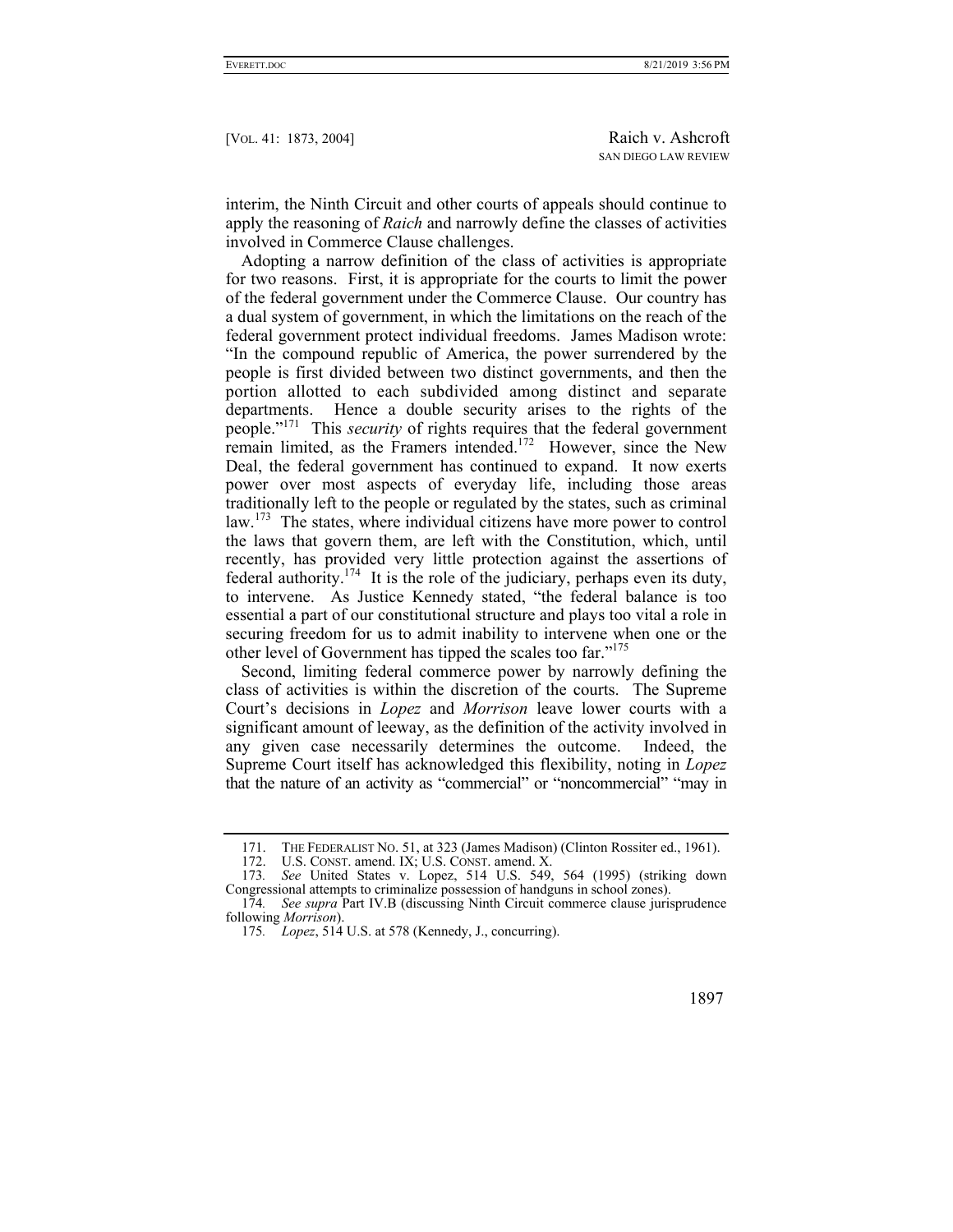some cases result in legal uncertainty."<sup>176</sup> However, while commentators may criticize this uncertainty,  $177$  the Court does not apologize for its articulated test: "[S]o long as Congress' [sic] authority is limited to those powers enumerated in the Constitution, and so long as those enumerated powers are interpreted as having judicially enforceable outer limits, congressional legislation under the Commerce Clause will always engender 'legal uncertainty.""<sup>178</sup>

## VII. CONCLUSION

Citizens of nine states have taken the issue of providing relief to the suffering very seriously, and have devised solutions to this problem. Despite the clear will of the people in these states,  $179$  the federal government has insisted on enforcing the CSA against people suffering from debilitating diseases, such as Diane Monson.180 The CSA exemplifies a major problem in modern society, in which the federal government disregards the limits placed upon it by the Constitution.

The *Raich* decision rightly ensured the effectiveness of the Compassionate Use Act and other state laws that legalize medical marijuana. However, the impact of *Raich* extends far beyond the issue of medical marijuana. With *Lopez* and *Morrison*, the Supreme Court indicated its willingness to enforce these constitutional limits on federal power. Congressional powers are enumerated and limited, and Congress has continuously exceeded the power granted to it in the Constitution. Courts must take a firm stance against this abuse.

In Commerce Clause cases, no federal regulation should be upheld unless the *narrowly defined* class of activities that it purports to regulate substantially affects interstate commerce. Especially in the area of criminal law, the courts must not "pile inference upon inference in a manner that would bid fair to convert congressional authority under the Commerce Clause to a general police power of the sort retained by the States."181 With *McCoy*, *Stewart*, and *Raich*, the Ninth Circuit has

<sup>176</sup>*. Id.* at 566.

<sup>177</sup>*. See* Choper, *supra* note 99, at 735.

<sup>178</sup>*. Lopez*, 514 U.S. at 566.

<sup>179.</sup> A recent poll shows that support for medical marijuana among California voters has become stronger since the Compassionate Use Act was passed. While only 39% of voters think that marijuana should be totally legalized, 74% support the right of severely ill people to use the drug for medical purposes. Of those polled, 63% of selfidentified Republicans, 53% of conservatives, 78% of moderates, and 92% of liberals support the law. Of those voters over sixty-five years of age, 59% support it. Bob Egelko, *Medical Pot Law Gains Acceptance: Prop. 215 Polls Better Now Than When It Passed*, S.F. CHRON., Jan. 30, 2004, at A1.

<sup>180</sup>*. See supra* note 9 (citing medical marijuana cases).

<sup>181</sup>*. Lopez*, 514 U.S. at 567.

<sup>1898</sup>